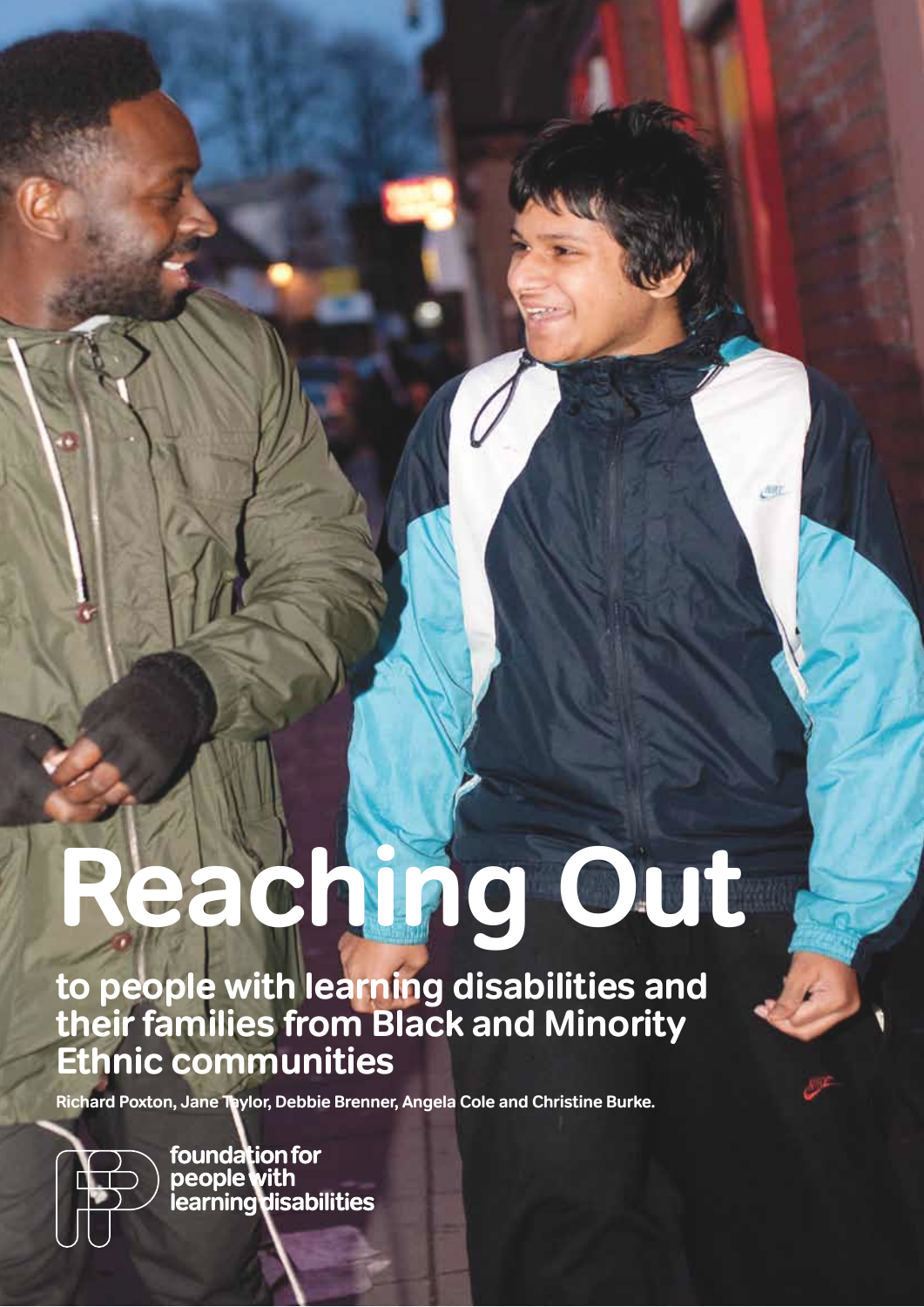# **Contents**

## **1 Acknowledgement**

## **[Introduction](#page-3-0)**

#### **[How we went about the work](#page-3-0)**

#### **4 Main [findings](#page-5-0)**

- a) Effective [identification](#page-5-0) ofthe needs, concerns and aspirations of different local [communities](#page-5-0)
- b) Making sure that people [understand](#page-7-0) what's available and how local [systems](#page-7-0) work
- c) Getting to grips with ['personalisation](#page-9-0)'
- d) Developing local responses with community [organisations](#page-10-0)
- e) A [competent](#page-12-0) workforce
- f) Working [together](#page-13-0)
- g) Being able to measure the impact of policies and practices on different BME [communities](#page-16-0)

#### **[Conclusions and recommendations](#page-17-0)**

- **[Appendix A:](#page-19-0)** related work: information and guidance available
- **[Appendix B:](#page-24-0)** people with learning disabilities from a chinese back  [ground](#page-24-0) who live in the United Kingdom: a case study
- **[References](#page-26-0)**
- **26 Accessible Summary**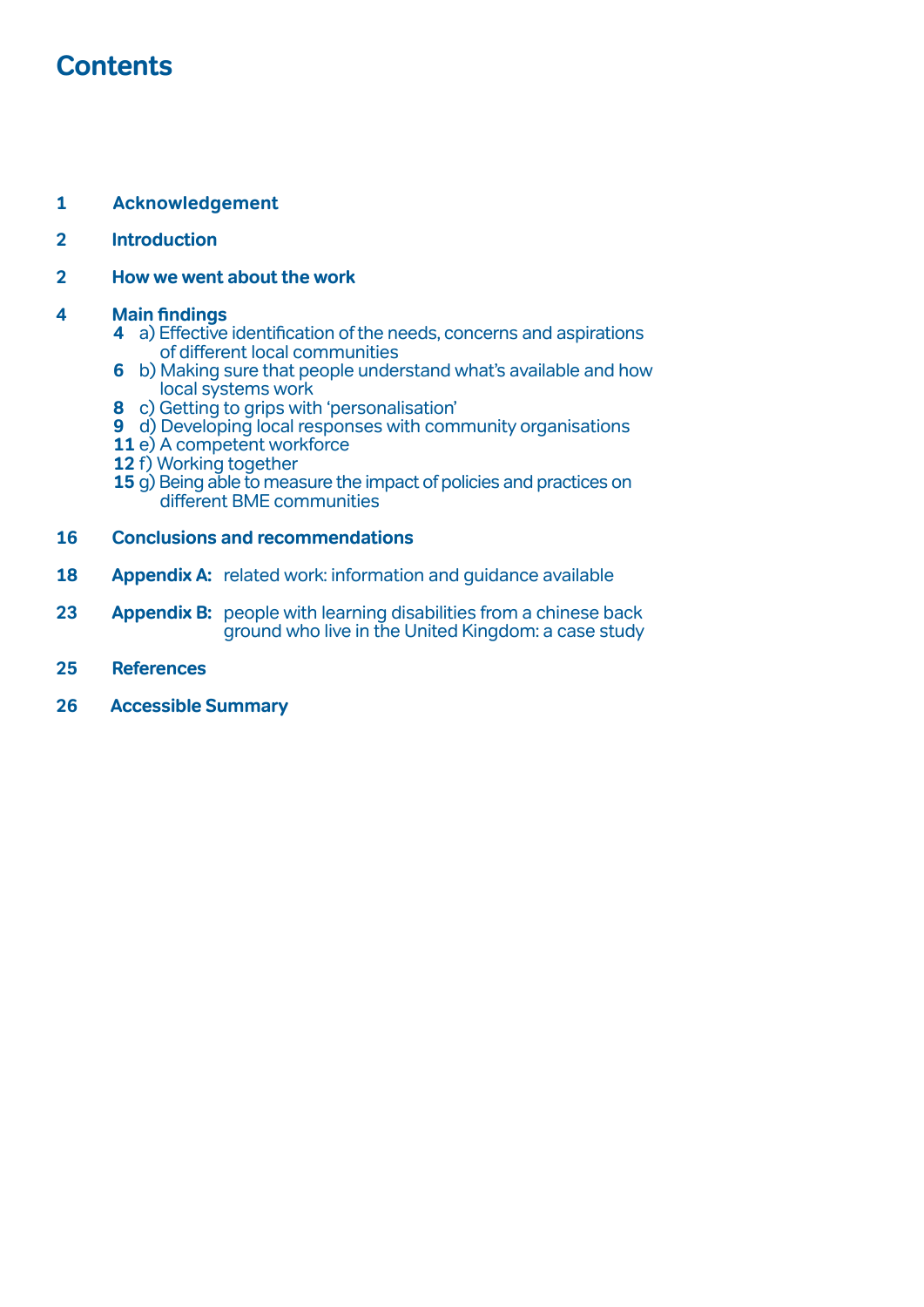# **Acknowledgement**

We are extremely grateful to all the people with learning disabilities and their families who took part in the project and agreed to be interviewed. Their contribution has been invaluable both in shaping the report 'Reaching out' and the decision to write the guidance booklets 'Reaching out – Culturally Competent Practice' and 'Reaching out – Culturally Competent Planning' .

Our sincere thanks to all that have contributed photos for the report.

We are also grateful to the contribution and time of all the members of the action learning sets.

A special 'thank you' to Aurore Lacabe for organising and keeping us on track, Kate Ball forthe design and support. 'Thank you' to the project team particularly Richard Poxton for his leadership, Angela Cole, Debbie Brenner and Jane Taylor. Also 'thank you' to Martin Partridge for contributing to this publication with an extract from his report 'People with learning disabilities from Chinese backgrounds who live in the United Kingdom'. Also thank you to Richard West for his invaluable support and advice.

This project was produced with funding support from the Department of Health.

We would love to hear your thought and comments on the report and guidance.

**Contact details:** [cburke@fpld.org.uk](mailto:cburke%40fpld.org.uk?subject=)

Foundation for People with Learning Disabilities 1st Floor Colechurch House 1 London Bridge Walk London SE1 2SX

July 2012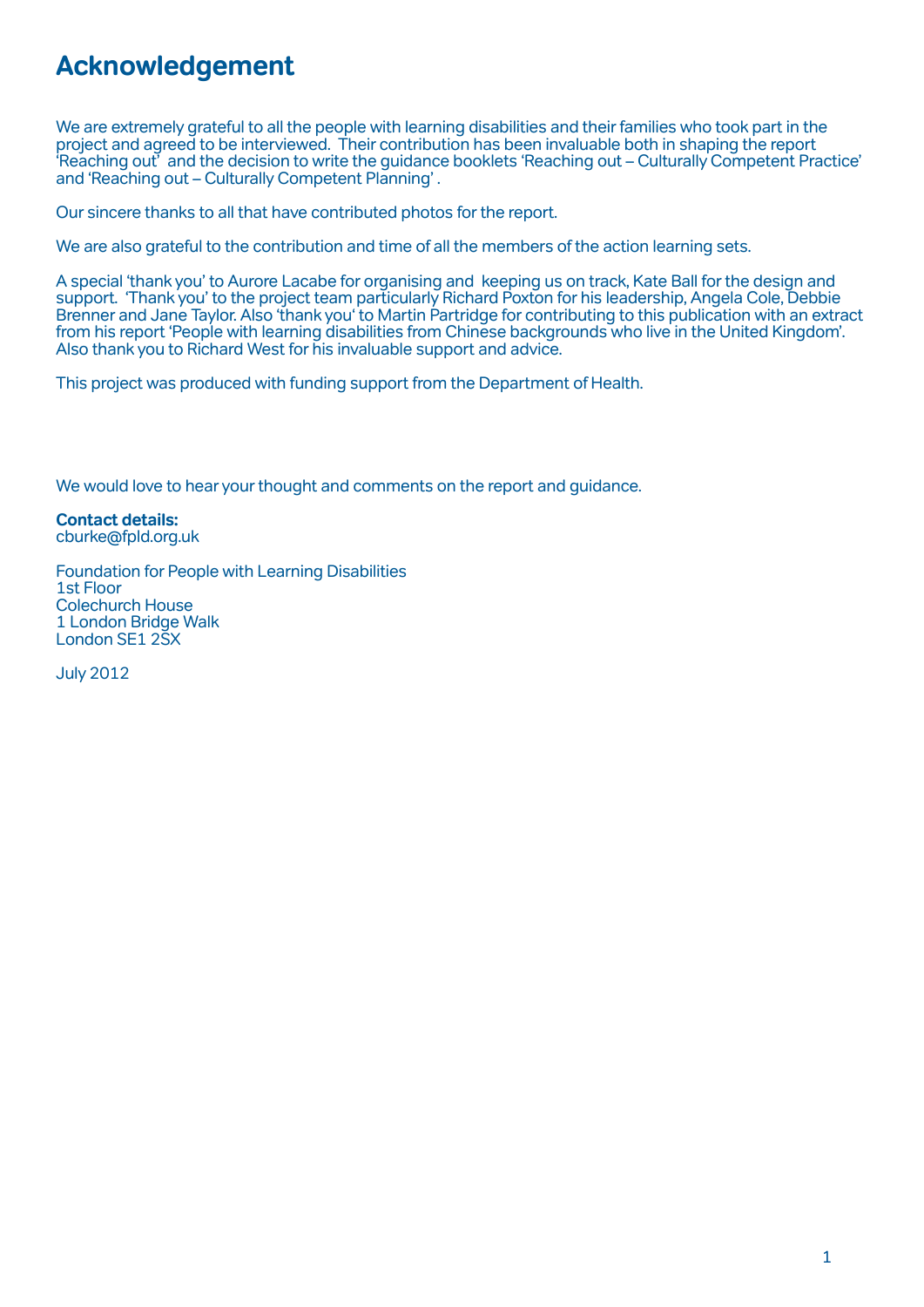# <span id="page-3-0"></span>**Introduction**

# **"We don't know the system. We're going round in circles"**

People with learning disabilities and their families from Black and Minority Ethnic (BME) communities continue to experience inequalities in health and social care despite various efforts to improve engagement<sup>1</sup>.

The aim of the Reaching out to families project was to find new ways of addressing this issue - with particular attention to the role ofthird sector organisations<sup>2</sup> and the use of action learning techniques in order to identify examples of good practice. At its heart was the aim of enabling people with learning disabilities and their families from BME communities to have a stronger voice, assisting them to access services more appropriate and meaningful to their individual requirements and circumstances.

The project was commissioned by the Department of Health as part of its Third Sector Investment Programme and was carried out by the Foundation for People with Learning Disabilities (FPLD). The work would complement several other initiatives that were underway or about to commence (see Appendix A). It was envisaged that the work would then be developed further and implemented across the country through the Valuing People Team (or its successor), the Regional Networks and local Learning Disability Partnership Boards.

This report is accompanied by two guides 'Culturally Competent Planning' and 'Culturally Competent Practice'. We will also be releasing a template workbook 'My Cultural Life Plan' for people with learning disabilities and their families to use as a planning aid. All quotes in these reports have come from the action learning sites and names have been anonymised to protect peoples identities.





An accessible summary is available at the back of this report.

| Reaching out<br>to people with learning<br>disabilities and their families<br>from Black and Minority Ethnic<br>communities<br>unnessible Summary                                                                                                                  |
|--------------------------------------------------------------------------------------------------------------------------------------------------------------------------------------------------------------------------------------------------------------------|
| White are use?<br>We are the Foundation for People with<br>Learning Disabilities                                                                                                                                                                                   |
| What is this project about?<br>We wanted to find new ways of helping<br>Families from Black and Minority Ethnic<br>(IBAL) communities get good support<br>from health and sociar care services.                                                                    |
| Why is this important?<br>Peciple from BME groups who have<br>learning disabilities are still not treated<br>equally by some health and social<br>care services. These services are not<br>offering support in a way that everyone<br>understand or easily access. |
| How did we aim to change this?<br>We wanted to work with local groups<br>and get their ideas and help to<br>change the way people with learning<br>disabilities from <b>UIAE</b> groups are<br>treated by some services.                                           |
|                                                                                                                                                                                                                                                                    |

<sup>1</sup> Towards race equality in advocacy services: people with learning disabilities from black and minority ethnic communities', Race Equality Foundation Briefing Paper, 2010

 $2$  The 'third sector' is the term used to describe the range of organisations that are neither public sector nor private sector. It includes voluntary and community organisations (both registered charities and other organisations such as associations, self-help groups and community groups), social enterprises, mutuals and co-operatives. National Audit Office website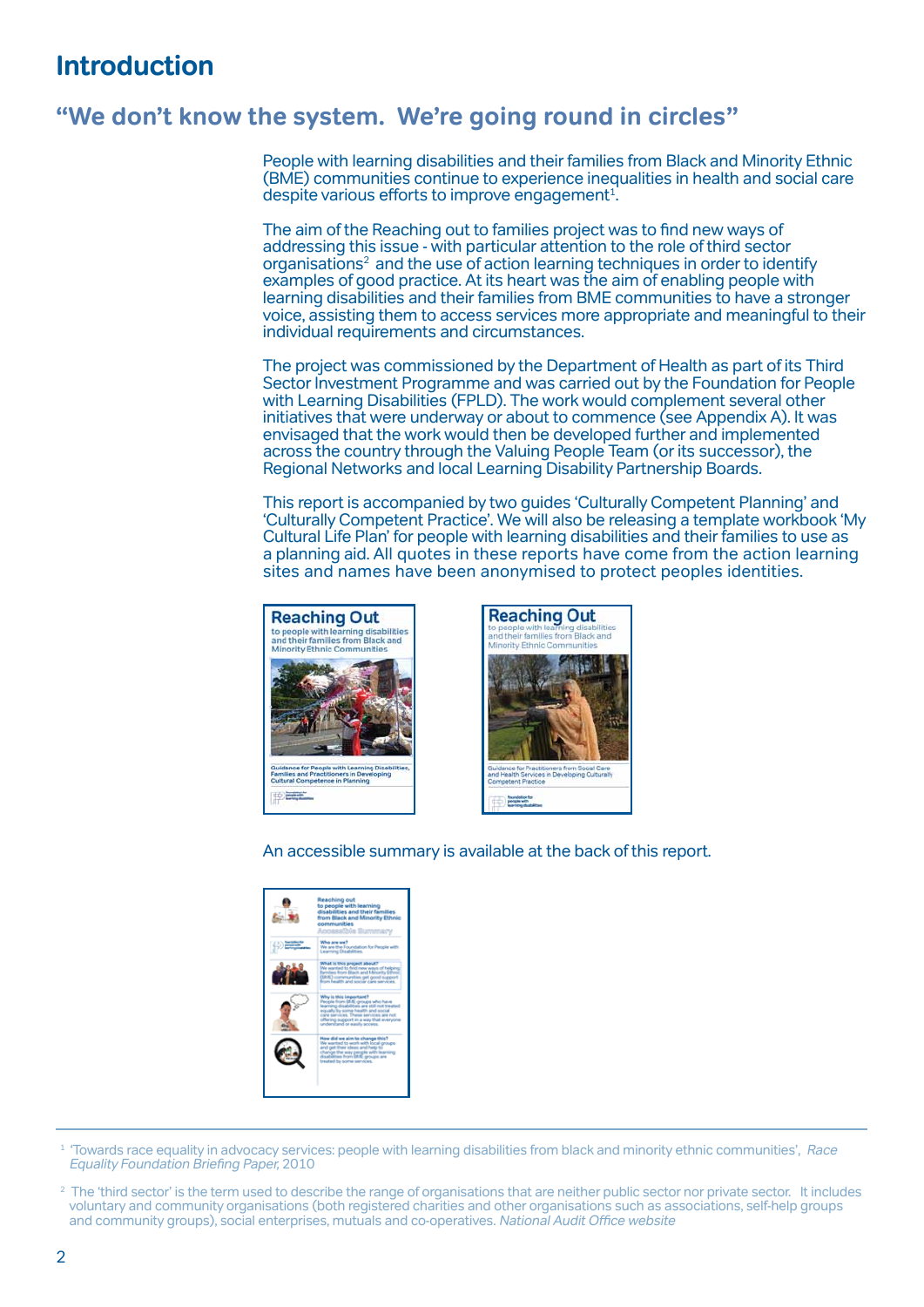# **How we went about the work**

The aim was to establish and work with four local groups that included third sector community-based organisations alongside statutory organisations, thus building strong, sustainable local networks whilst capturing learning for wider dissemination. Four areas agreed to become 'development sites': two London boroughs and two English cities, all with very diverse populations.

Although four sites had originally agreed to become development sites, only three sites went on to take part in the project: two based in London boroughs and one city outside London. This was due largely to the impact ofthe current economic situation on the fourth site which impeded their capacity to take part in this work.

Progress in each ofthe three 'active' sites was made easier by involvement ofthe local authority commissioner of services for people with learning disabilities. Their visible leadership provided an important stimulus to staff from statutory and third sector organisations to come forward and join the local project group. Those who did come forward were eitherin posts with a specific remit around people with learning disabilities and families from BME communities, or had a particularly keen interest in the issues.

The project used a broad action learning approach, supporting participants to work together to solve real work-based problems, acknowledging and building on actions already being taken in each site. Action learning is 'based on the idea that learning and development has to be about real problems in real life with real people to be effective. Action learning is distinctive because the process stresses that it is not only important that the manager understands a situation but is also able to act in a situation.' (McGill, 1996<sup>3</sup>).

Learning was generated by identifying and interviewing local family carers who it was felt would have 'a story to tell', as well as community leaders. These interviews were written up, with the participants' permission, for analysis by the local project group. In the second London borough the interviews were conducted by the project worker rather than local staff because of constraints on their time. In all, 28 families were interviewed from different BME communities, including Asian Pakistani, Asian Bangladeshi, Asian Indian and Ghanaian.



**In the project meetings an action learning approach was used to identify:**

- **- what had made a difference for people who had had some success in accessing appropriate services**
- **- what specifically had got in the way where the outcome had been unsatisfactory**
- **- what might be done differently to ensure local improvements were achieved**

<sup>3</sup> Real Problems in Real Life', Ian McGill, *Management Skills & Development magazine*, 1996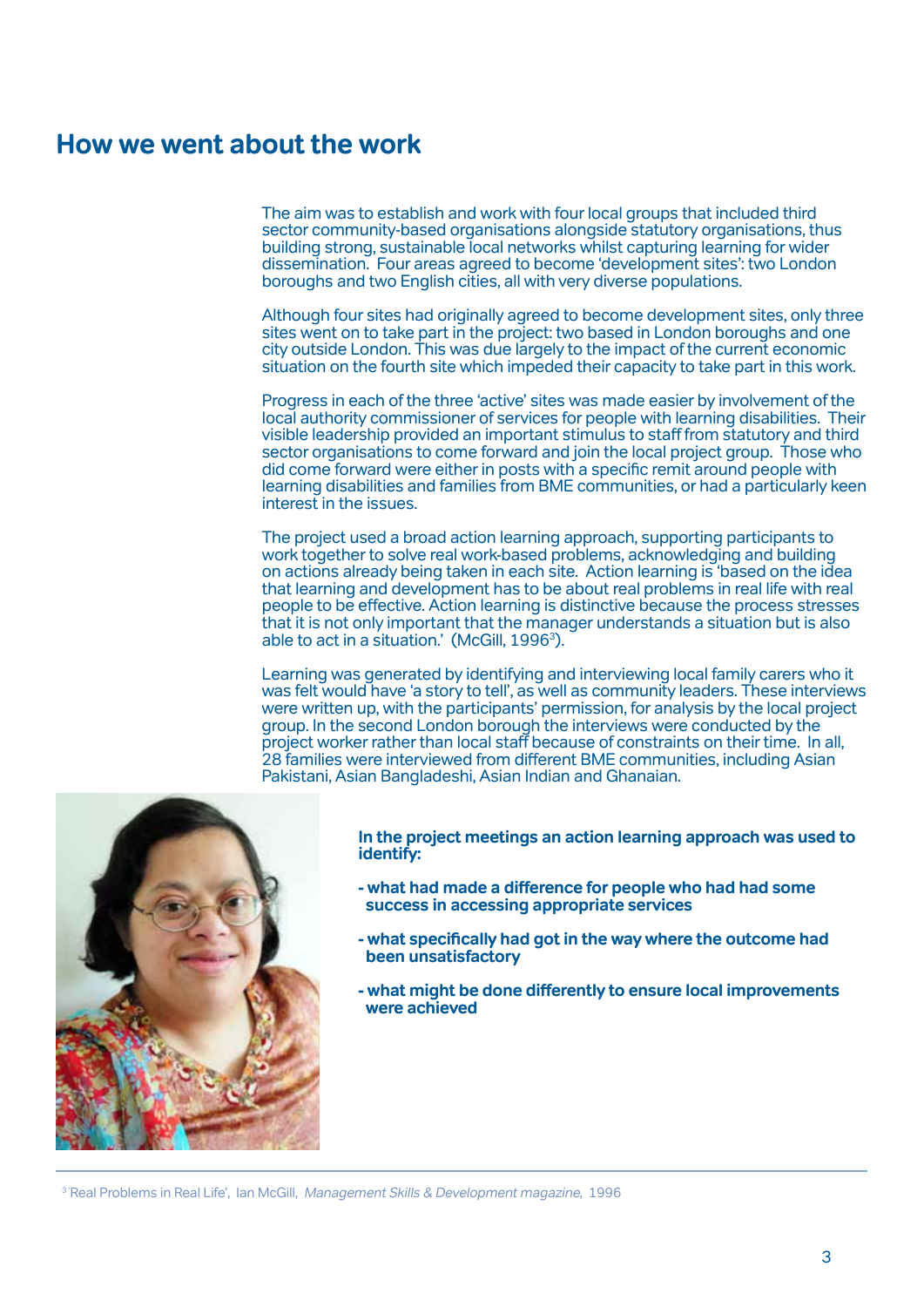<span id="page-5-0"></span>The main 'findings' were shared as the project progressed, through the individual site meetings, two workshops that brought people from the development sites together, and meetings of the project team. Links were made with other researchers working on different aspects of improving services for people with learning disabilities from BME communities. Findings from relevant research and development initiatives were fed into local project groups to stimulate people's thinking, discussion and learning. Appendix B gives an example which focuses on issues facing people ofChinese origin who have learning disabilities (Martin Partridge, 2012).

# **Main findings**

In general, learning from the Reaching out to families project supported findings from other recent development initiatives (reported in Appendix A). This report focuses on those aspects which have not received so much attention to date.

> A number of themes were identified through analysis of the interviews with families and in-depth discussion about the issues:

- **a) Effective identification ofthe needs, concerns and aspirations of different local communities**
- **b) Making sure that people understand what's available and how local systems work**
- **c) Getting to grips with 'personalisation'**
- **d) Developing local responses with community organisations**
- **e) A competent workforce**
- **f) Working together**
- **g) Being able to measure the impact of policies and practices on different BME communities**

#### **a) Effective identification ofthe needs, concerns and aspirations of different local communities**

- Having information and knowledge about local Black and Minority Ethnic communities is crucial to understanding the needs and aspirations of people with learning disabilities from these communities. It is inadequate and unhelpful to refer simply to 'people from BME communities'. To serve people well it is important to know where and when different communities originated, where they have settled in the city or borough, their fundamental social and family cultural practices. A key question to ask is 'how do people behave and live their lives in different ways?'. This allows commissioners and practitioners to take a bespoke approach where necessary, within policy and practice frameworks.

> **"In our community people are seen as 'mad'. When people use that term it hurts me a lot"**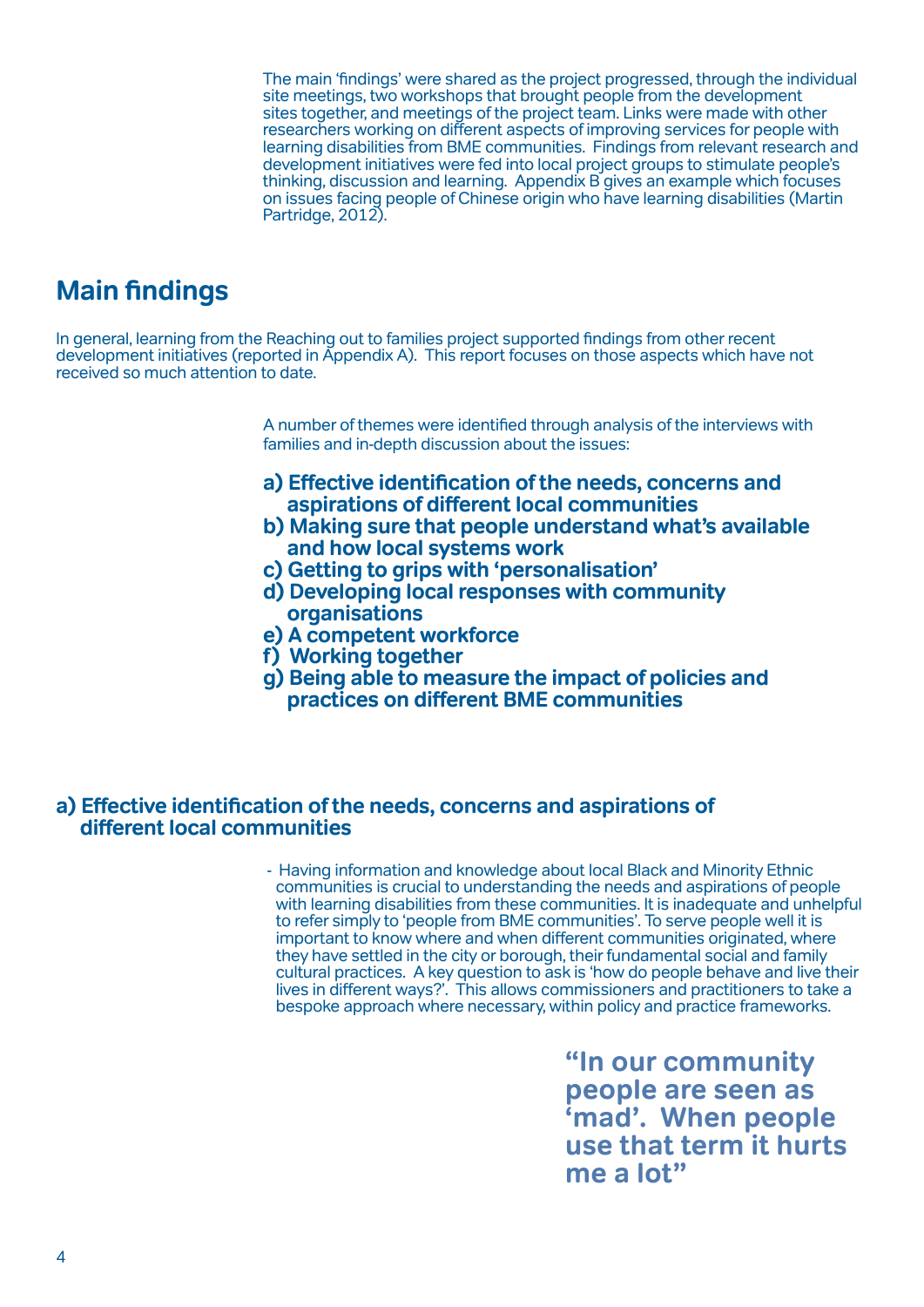- The project found that, where identification and engagement with the different BME communities in an area worked well it was led on a corporate, local authority wide basis i.e. not just within Learning Disability or Adult Care Services. The local Joint Strategic Needs Assessment is potentially a useful source of information and an aide to decision making about engagement priorities and activities. That requires, however, not just an indication of different BME communities in the area, but also comparison of utilisation of services across communities. This level of sophisticated analysis is not commonly in evidence.
- More fundamentally, up-to-date forecasts of the number of people with learning disabilities from different BME communities - i.e. people potentially requiring support – was still not available to planners in the development sites<sup>4</sup>. It seems reasonable to assume that this is a situation mirrored across the UK<sup>5</sup>. Prevalence of learning disability in different communities needs to be established to identify trends and make future plans. The sites could already see evidence that numbers of young people reaching adulthood with high needs (including autism) who are from particular BME communities are generally increasing above already significant levels.

# **"It is important not to generalise too readily about BME issues"**

- The detailed analysis of interviews highlighted a general dilemma about how to distinguish issues and concerns specific to BME families from those affecting all families of people with learning disabilities. In the sites, people from BME communities were seen as no more or no less affected by current resource constraints than anybody else. There was concern that agencies should make additional efforts to identify and then work appropriately with those who were really vulnerable – such as older carers - who could be from any community. The interviews confirmed that people within specific communities have different needs and concerns, as well as people across different communities. It is important not to generalise too readily about 'BME issues'.
- Understanding of, and response to 'learning disability' continues to be an issue within some communities, affecting whether and how people come forward for support. The project met families who have experienced stigmatisation and cultural rejection by people from their own community, and others who remain reluctant to request support forreligious and otherreasons, including their own citizenship and legal status.

**"Children like Mrs Patel's son would be chained and hidden in their homes. It took some time for Mrs Patel to realise that children with disabilities had rights in the UK"**

<sup>&</sup>lt;sup>4</sup> The Learning Disabilities and Ethnicity Framework for Action', (Department of Health, 2004) emphasised the need for "each local area led by the Local Authority is knowledgeable about how many people with learning difficulties from which BME communities are likely to be living there, for whom the statutory agencies therefore have some important responsibilities and duties to take action. A key starting point is to be aware ofthe basic numbers: population, people with learning difficulties in touch with "services", BME population and people with learning difficulties from BME communities in touch with "services"

<sup>&</sup>lt;sup>5</sup> 'Learning Disabilities and Ethnicity: Updating A Framework for Action', FPLD/Department of Health, 2012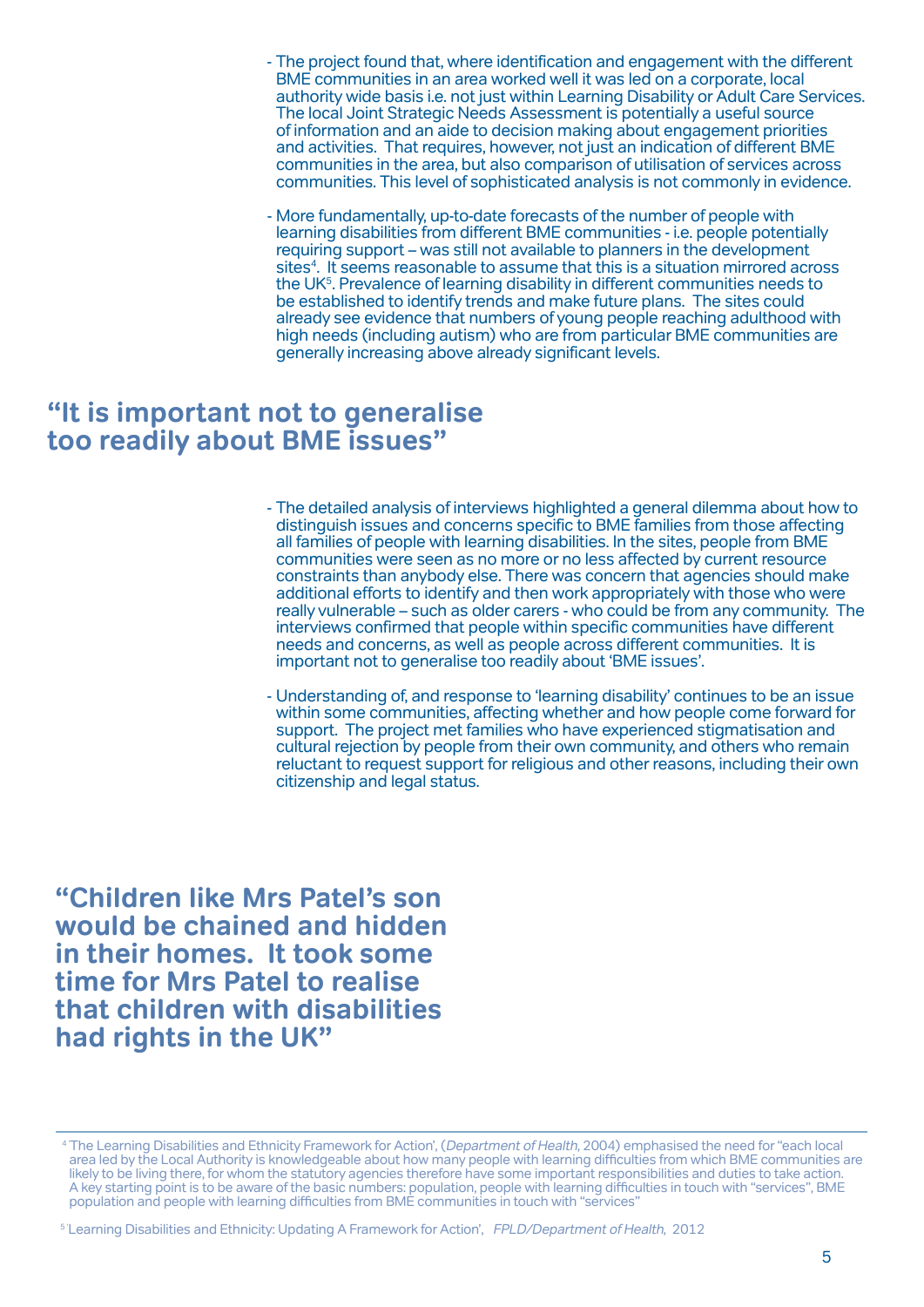<span id="page-7-0"></span>**b) Making sure that people understand what's available and how local systems work**

**"To get information is very difficult. You have to be very pushy and scream about what you want. When you have found the information it is good, but to use it is quite difficult"**

> - It was clear from interviews that being able to understand how local systems work is important, particularly in relation to:

- **how to get a social care or specialist health assessment?**
- 
- **what is meant by entitlement?**
- how the benefits system works and how it relates to social  **care?**
- **how housing and housing improvement issues are handled?**

 These systems have grown up overthe years and do not necessarily fit well together or present a clearframework and 'front door' to local people. Many people continue to struggle with these issues, but the three sites showed that some (not all) BME people especially missed out as a result: newly arrived communities and people without a good grasp of English were particularly vulnerable. Having an individual or organisation to turn to outside of statutory services made a real difference.

- Generally there is now more information available, but there remain issues about how people access it. It was clear from the interviews that some families are unaware of what support they are entitled to and where they can go to get information. As a consequence they don't get help. A common assumption is that benefits and social care are provided by the same agency, and that the two services automatically share information about their clients. As a result, people wait for support to come to them which does not materialise.

# **"About 5 or 6 years ago he came across that organisation and since then has relied heavily on them for information. He doesn't speak fluent English…that is why he relies on them"**

Where information is available, there remains issues about how it is presented so that people can understand it. New interactive websites linked to personalisation are not easily accessible to people who do not use English or who require support to use a computer. Involving people with learning disabilities and families from BME communities in developing websites and information is an important step.

- Having effective 'advocates' – people who help you to speak up and to access the supports you need - is still a key issue for many families. Developing local advocacy in meaningful ways was a recurrent theme. There was clear evidence ofthe importance of local leaders/community stars who knew the systems and had the confidence of both local communities and the statutory agencies. Across the sites advocates came from a variety of sources: family members; local community organisations; local people with personal commitment and expertise, who are well known to both families and statutory agencies; and also key officers within statutory agencies (and out sourced bodies) who had got to know local communities. They made a real difference to families, but their reach and spread was generally thin.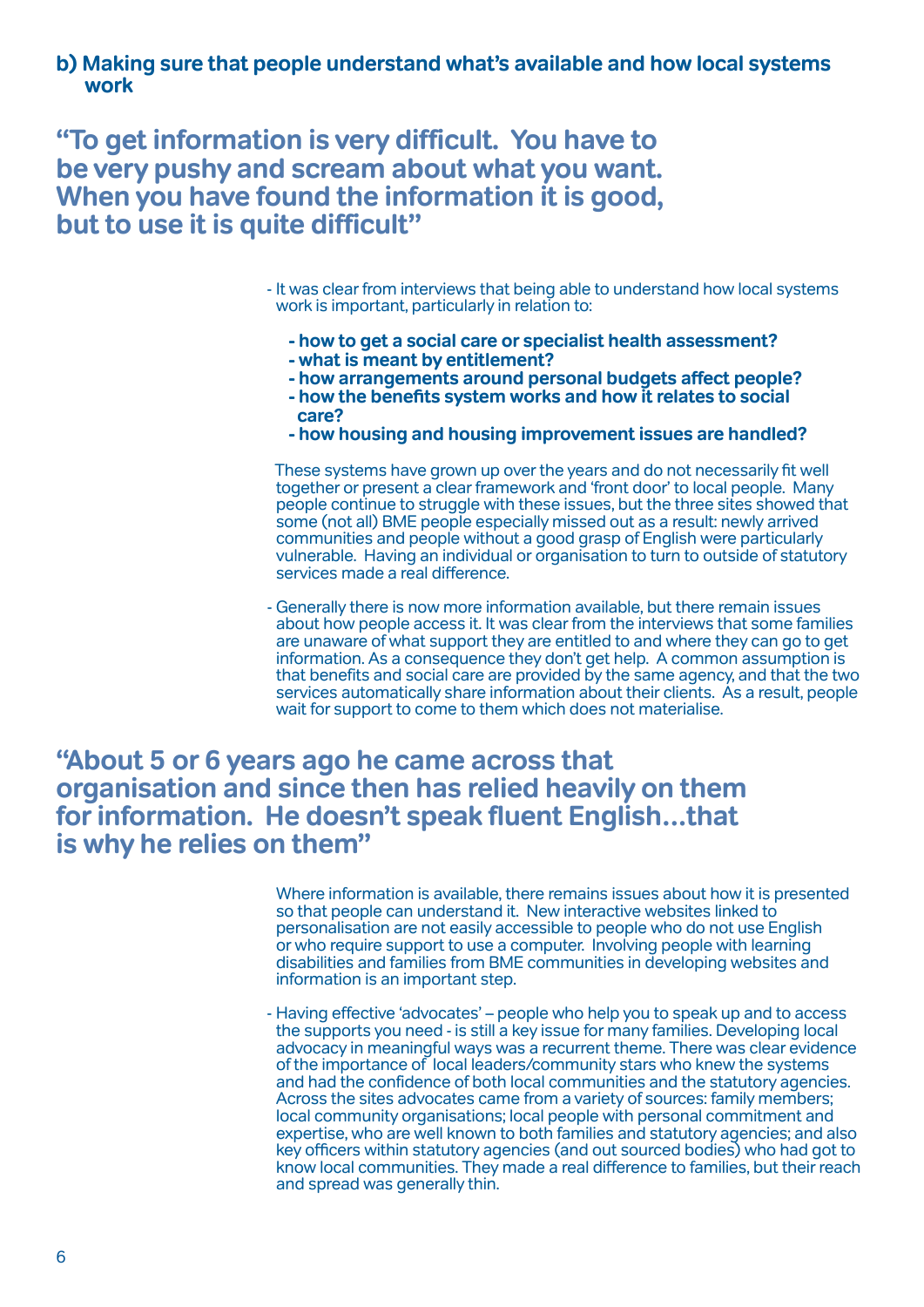- It was found that families particularly need support to:
	- **know what help they and their family members can get**
	- **know, and negotiate the system for getting help**
	- **learn english, especially where it is council policy to provide material only in english**
	- **understand how the various statutory agencies and**
	- **outsourced providers relate to one another**
	- **speak up if they are not happy about services**

- Translation and interpretation remains important for many people across BME communities, although for others their use of English presents few if any problems. There was evidence from the sites that older family carers have greater need for structured translation and interpretation support, suggesting that targeting ofresources could help. The importance of local support to overcome language barriers needs to be properly addressed on a continuing basis as local BME communities develop and change.

# **Case study**

# **The Asad family**

**Aarzu's parents are very worried for the future. They want to live independently and do not want his siblings to feel they have to look after him. They want him to have support to go out, but not to pubs or licensed premises, and they want him to go to places that serve Halal food.** 

**Mr & Mrs Asad want a worker to guide them through until they actually get services, someone who speaks their language. They would prefer Aarzu to have support from someone from the Muslim community because 'then they know everything'.**

**They are seriously considering finding Aarzu a wife from Pakistan, to look after both him and them.**

> **"Does my brother have to be in a wheelchair or do we need to have a sign outside our house saying 'I am disabled' for them to notice us and give us support. I'm not sure whos responsible, maybe the government is"**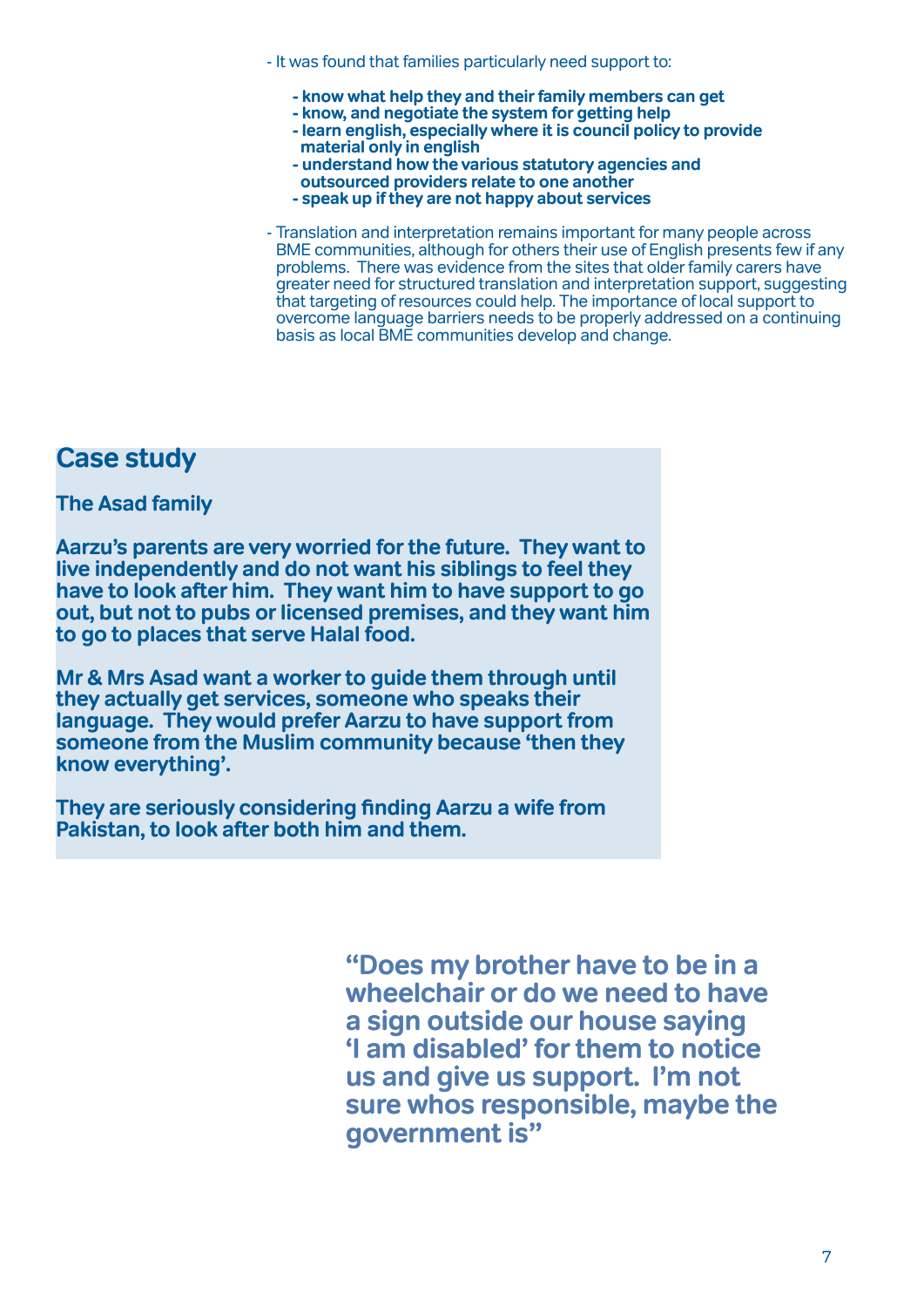# <span id="page-9-0"></span>**c) Getting to grips with 'personalisation'**



- There was general consensus across the sites about the importance of people with learning disabilities having carers and supporters who understand what is happening under the banner of 'personalisation', including changes to service provision and charging practices. A properly personalised approach to individuals' needs should, in theory, be good news for people from different BME communities for whom the standard 'offthe shelf' package is especially inadequate. However, people in the sites warned against an overoptimistic view: for personalisation to succeed across different individual and cultural experiences and expectations requires significant local effort and commissioners, providers and families working together. It seems likely that local advocates and brokers will make the real difference, and local community organisations and community workers may offerthe way forward.
- Personal budgets have been designed to give people choice and control overtheir own support. People's cultural requirements should be specifically addressed in community care assessments, but potentially self-assessment could lead to more accurate identification of needs if families are encouraged to do it. Whatever the mechanism, it is important to get the basics right in the assessment and planning process. Project interviews suggest that, whilst people from BME communities are as entitled to good quality services and responses as anybody, delivery often falls short. Sometimes the basics get overlooked as statutory agencies focus upon the 'additional' components they associate with BME communities. As with other studies, there was a commonly expressed view that people from BME communities do not necessarily want special services, rather they want decent services, however defined.
- Supporting carers to make sense of personalisation is essential. It is of particular importance for people from BME communities who may face barriers to understanding the system and choices on offer. Sites reported that carer consultation meetings are very well attended because families are so concerned for the future. They are keen to know how to use personal budgets and how to employ Personal Assistants.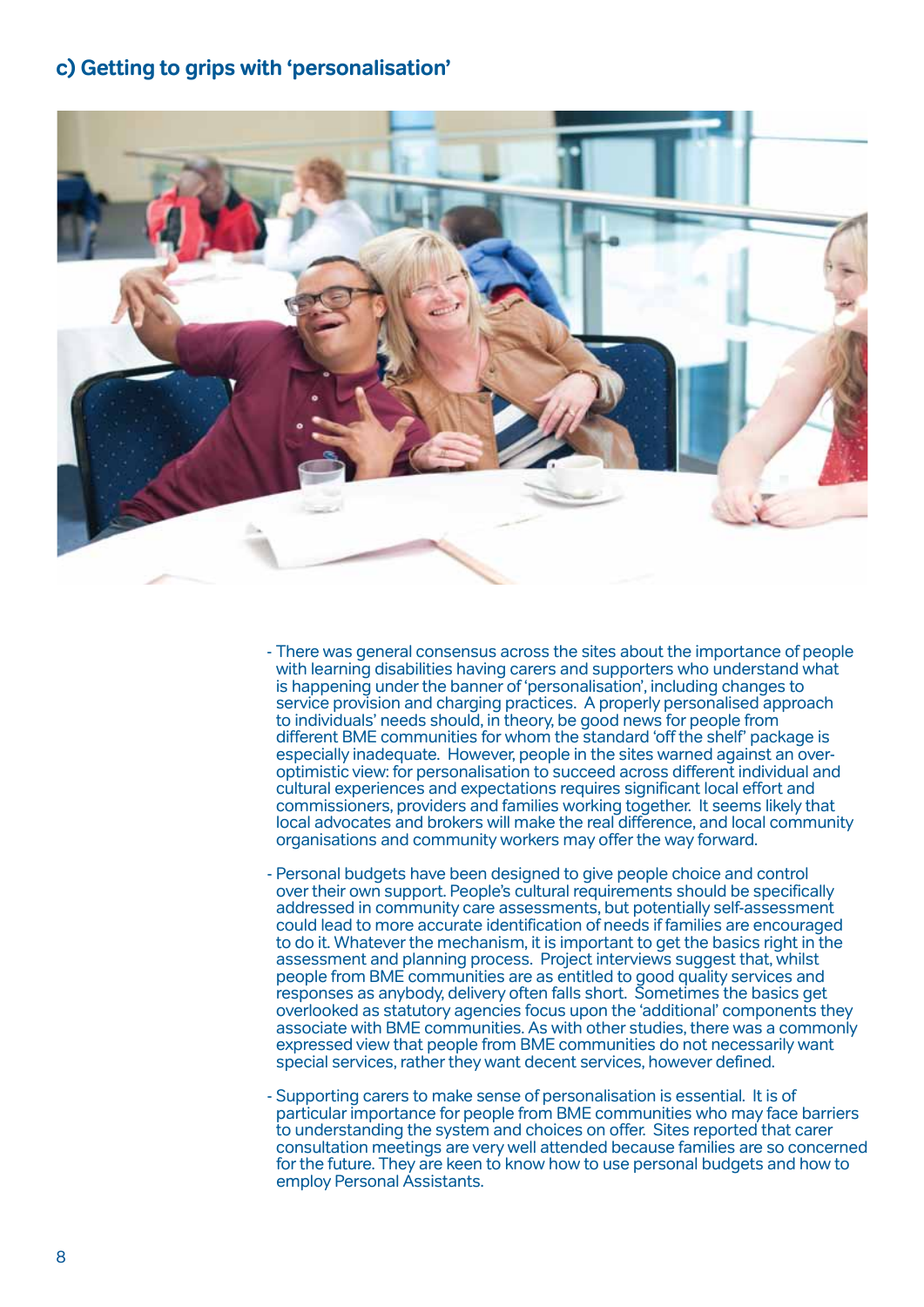# <span id="page-10-0"></span>**d) Developing local responses with community organisations**

- For commissioners the challenge is how best to develop new provision for people with learning disabilities from different BME communities, including advocacy support. The project found several independent, community-oriented providers in the sites who offered flexible responses to what local people sought: evening support being a good example. An important way forward is to invest in local community organisations that are looking to expand their range and volume of provision and already have the trust of local BME communities.
- One approach to local service and provider market development is to buy in to local communities in a trusting and trustworthy i.e. mutual way. The Local Authority's role may include appointing or contracting with local people as leaders and brokers to create new ways ofresponding to needs. Sustainability is crucial – small local organisations and individuals require continued support and time to develop their networks.
- Inevitably, as resources have become scarcer, fewer people are eligible for support funded through local authorities. There is therefore a need to stimulate communities to develop self-support mechanisms through local organisations, as well as encourage development of new provider services. For families of people with learning disabilities from BME communities support may be easiest to access through local community groups and specialist BME organisations.
- Local commissioners of learning disability services need strong links with local organisations, especially generic community ones. It is important forthem to reach out effectively. This is likely to mean face to face, getting beyond social care, finding common ground from which to begin to explore issues around learning disability, as well as helping families to help each other. It is possible for statutory agencies to reach out in imaginative ways to make contact with people. In the sites social care staff were reaching out to make contact with people through GP surgeries and health centres, sports groups and other leisure activities. It is clear, though, that it takes an investment of time to build relationships and trust in this way, and staff have little to give at the current time.

**"Word of mouth is the most powerful way to reach people and change hearts and minds…any talk on learning disabilities should be part of a broader one so that people don't feel shy about coming to ask for more information due to cultural taboos"**

**"I feel the community is much more understanding because this organisation has been raising awareness"**

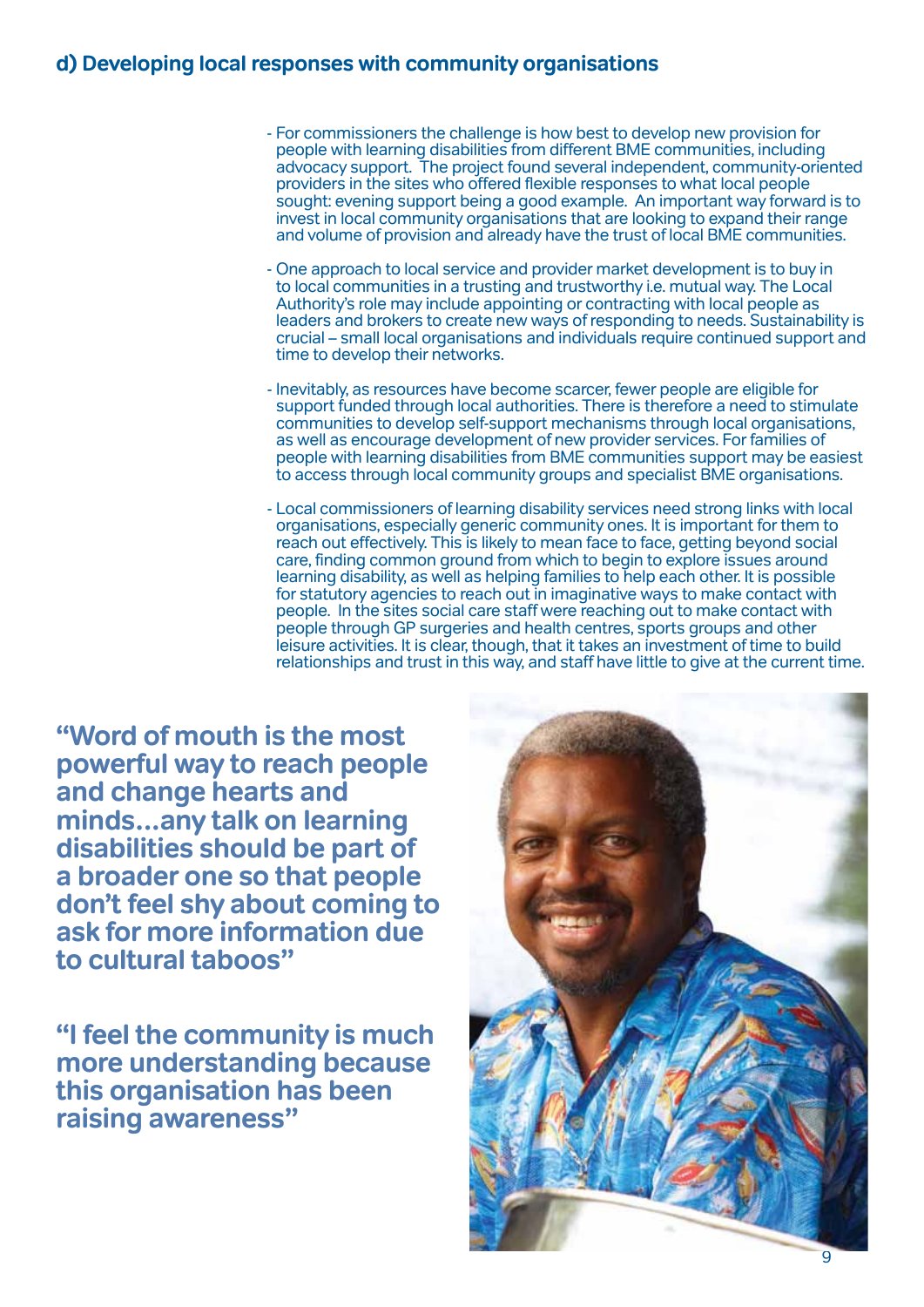

In the current financial climate, new ways are needed to stimulate local areas to develop new solutions. It is important to consider how local community business people can be engaged in generating ideas for meeting the needs and aspirations of people with learning disabilities. At one site there was discussion about setting up a social enterprise or community business in the Somali community. Local needs-mapping will help to identify what a social enterprise could usefully deliverin practice. The discussion considered the importance of both generic provision (described as 'social solutions for social situations') as well as more 'specialist'responses.

The current trend of procuring services through fewer providers and larger contracts, with everything going to competitive tender, means that small local organisations are being encouraged to work in partnership to compete. This risks adding another layer of complexity to an already over-complex process, and is unlikely to support the development of smaller community organisations well placed to work with BME communities. Such organisations clearly benefit from an approach that is rooted in needs-led commissioning rather than lowestprice procurement.

- Sustaining small specialist services run by community organisations has proved an issue in the sites, with some organisations not able to secure ongoing funding once local authority monies ceased. There was a strong sense that commissioners do not always appreciate the community networking and investment of time that is required to reach out to people.

**"The carers network is great for the Asian community. I go to meetings, usually in the evenings which is great for me as I work during the day"**

> - An important part of developing local responses is being very clear about what 'culturally appropriate' really means forthe geographical area in question. This requires getting really good information about needs and aspirations, as discussed earlier. In the sites some clearthemes emerged about developments and improvements that people want:

- **some services that are just for women**
- **services that they want not what professionals think they should want!**
- **good quality support and services**
- **services or support that guides them through the maze of decision making.**

**"A previous support organisation for Asian carers was highly valued as they arranged events for carers where the person they cared for was welcome. They could relax and know the people around them shared their experience"**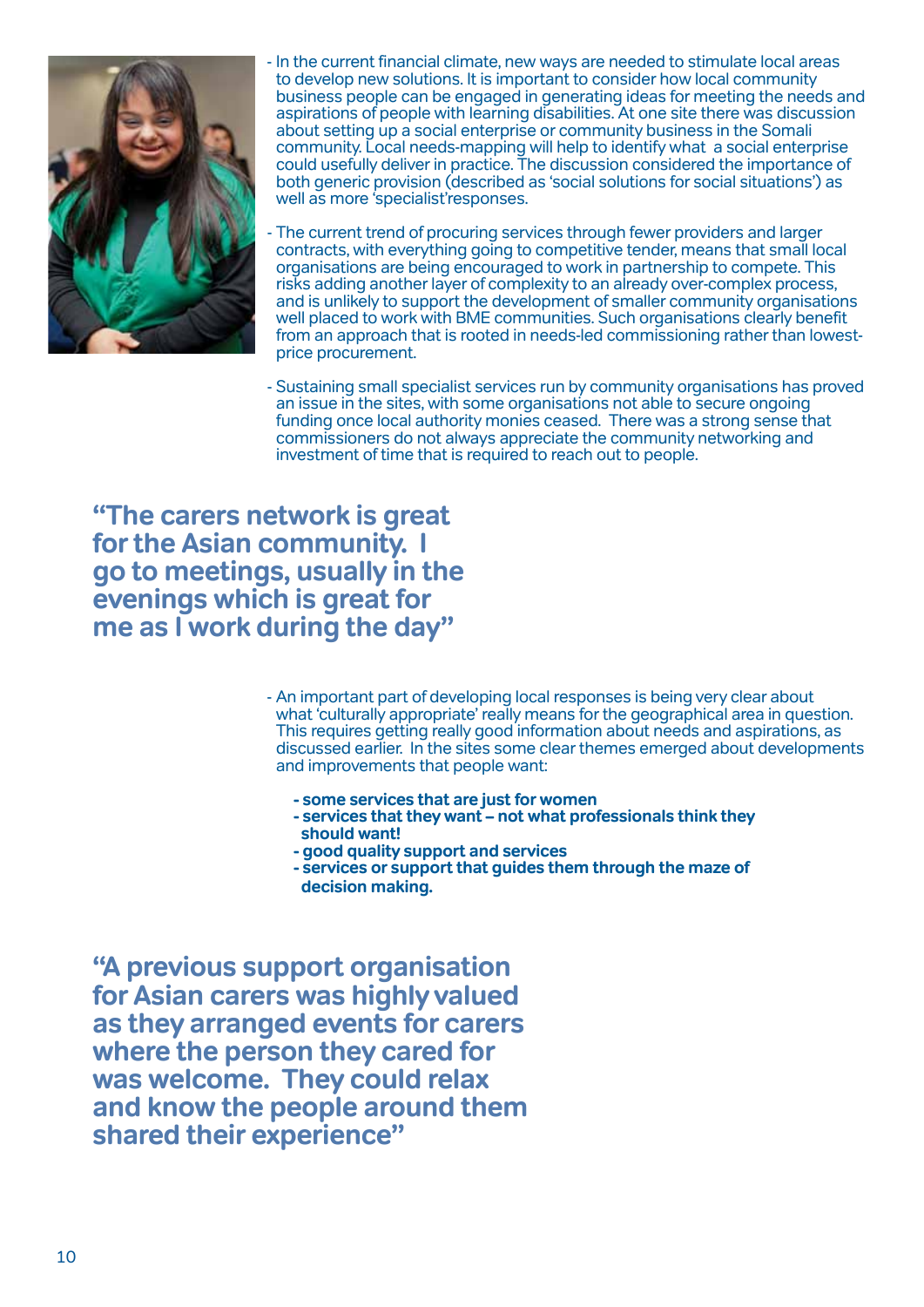# <span id="page-12-0"></span>**"They come and take the paperwork, but they don't come back and help us"**

- Families from BME communities gave a consistent message that too many staff from statutory agencies:
	- do not follow up the action they have agreed and effectively lack professional ownership
	- are reactive rather than planning ahead with the family
	- do not ensure that families have the right information to pursue matters themselves, effectively keeping people disempowered
	- move on too quickly to enable a proper degree of mutual trust and understanding to be developed. If staffturnoveris high organisations need to consider how they ensure continuity of knowledge, trust and understanding by other means.

**"I had a review and told the social worker that we want to visit other day centres and choose. It's been almost a year but no one has contacted me yet"** 

- The Project found that staff need to exhibit a number of qualities to respond effectively to people and families from BME communities. They need to:
	- take the time to build up trust which may mean giving local people at least something of what they ask for
	- take responsibility for guiding people to community services or groups that can help them
	- ask people what they think of services ratherthan being reactive and waiting for a complaint
	- follow through on what they say they will do, preferably with a consistency of response and of member of staff
	- know about people's culture i.e. to be culturally competent

Attached to this report is 'Guidance for Practitioners from Social Care and Health Services in Developing Culturally Competent Practice'. The guidance includes **Essential Do's and Don'ts** when working with families from BME communities.

- Cultural competence was seen as a key requirement for statutory agency staff, particularly in light of their role as gatekeepers to social care and health supports. As well as staff needing good knowledge ofthe local area, there was a strong recommendation that services invest in mandatory cultural competence training that staff are required to keep up to date. Even where the workforce was clearly diverse it did not necessarily reflect the profile of communities in the area. If staff do not demonstrate cultural awareness then service users may perceive them as racist rather than lacking understanding.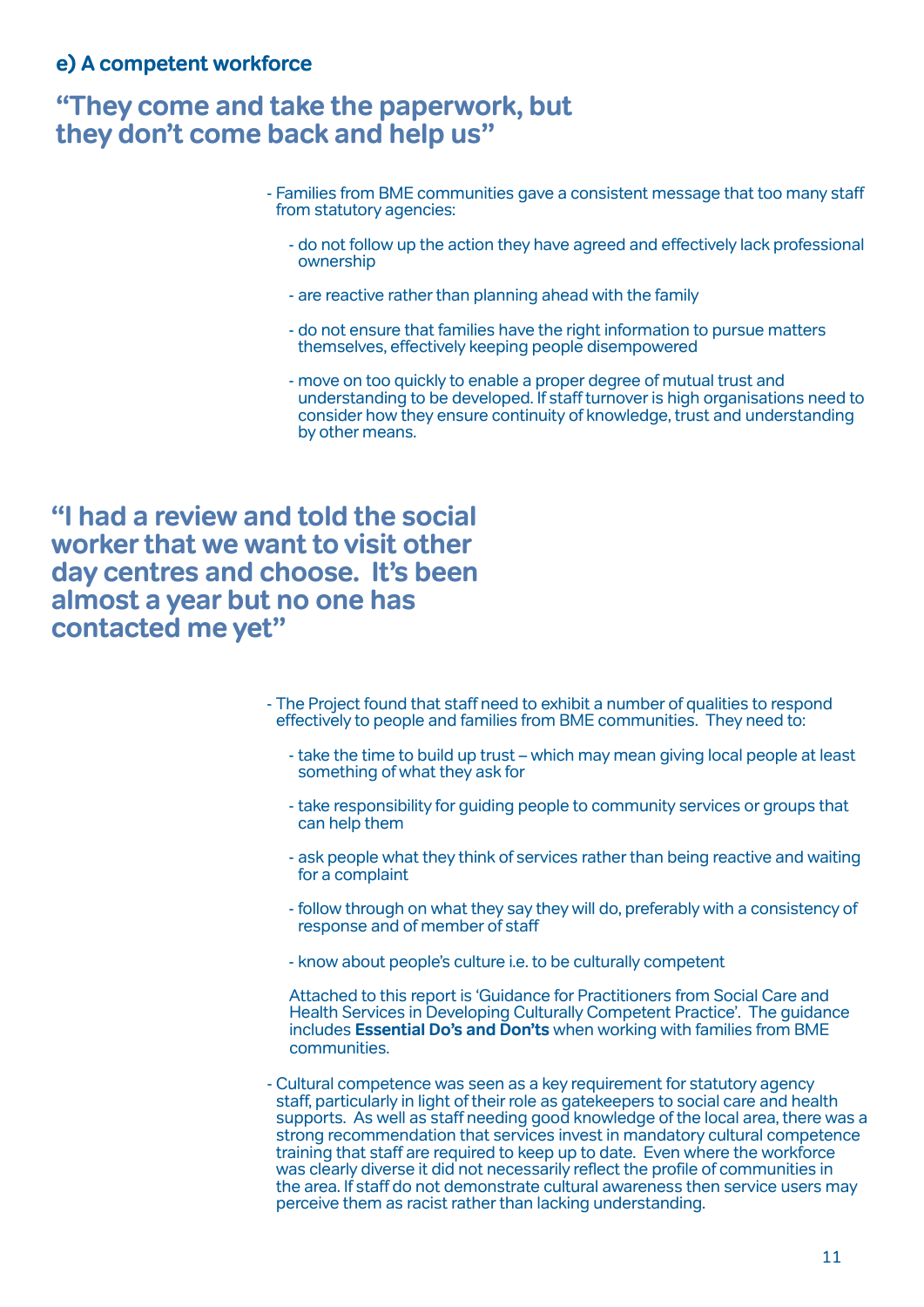- <span id="page-13-0"></span>- Although pressed on the issue, BME staff from local community<br>organisations and statutory agencies considered that generally<br>racism was not a factor in people from BME communities getting a<br>poor service. Whilst it cannot
- At one site, having a member of staff from a BME community in a a senior level post within the statutory agency was perceived as making a difference. It was, however, still seen as unsatisfactory that people from BME communities were under-represented at a very senior level.

# **"When things go wrong professionals should give enough time to get it all sorted out, and not let things drift on"**

# **f) Working together**

**"Look at the whole family. We don't want him to be seen as separate from his family"**

- Integrated working and partnerships between staff, voluntary agencies, people with learning disabilities and their families was considered particularly important to improve outcomes for people from BME families. When people are struggling to understand how different systems work and are connected, having contact with a stream of different professionals and agencies can compound the confusion. The project found several examples of how a more 'family focused' approach would have helped the person with a learning disability and their (often ageing) parents, ratherthan separate interventions from different teams and services that did not connect.
- Project interviews highlighted that underlying issues of family poverty, chronic ill health ofthe primary carer(sometimes at a relatively young age) and poor housing were significantly impacting on people with learning disabilities from BME communities. Whilst these were acknowledged they were not given the prominence they required as part of the response to the family member with a learning disability.

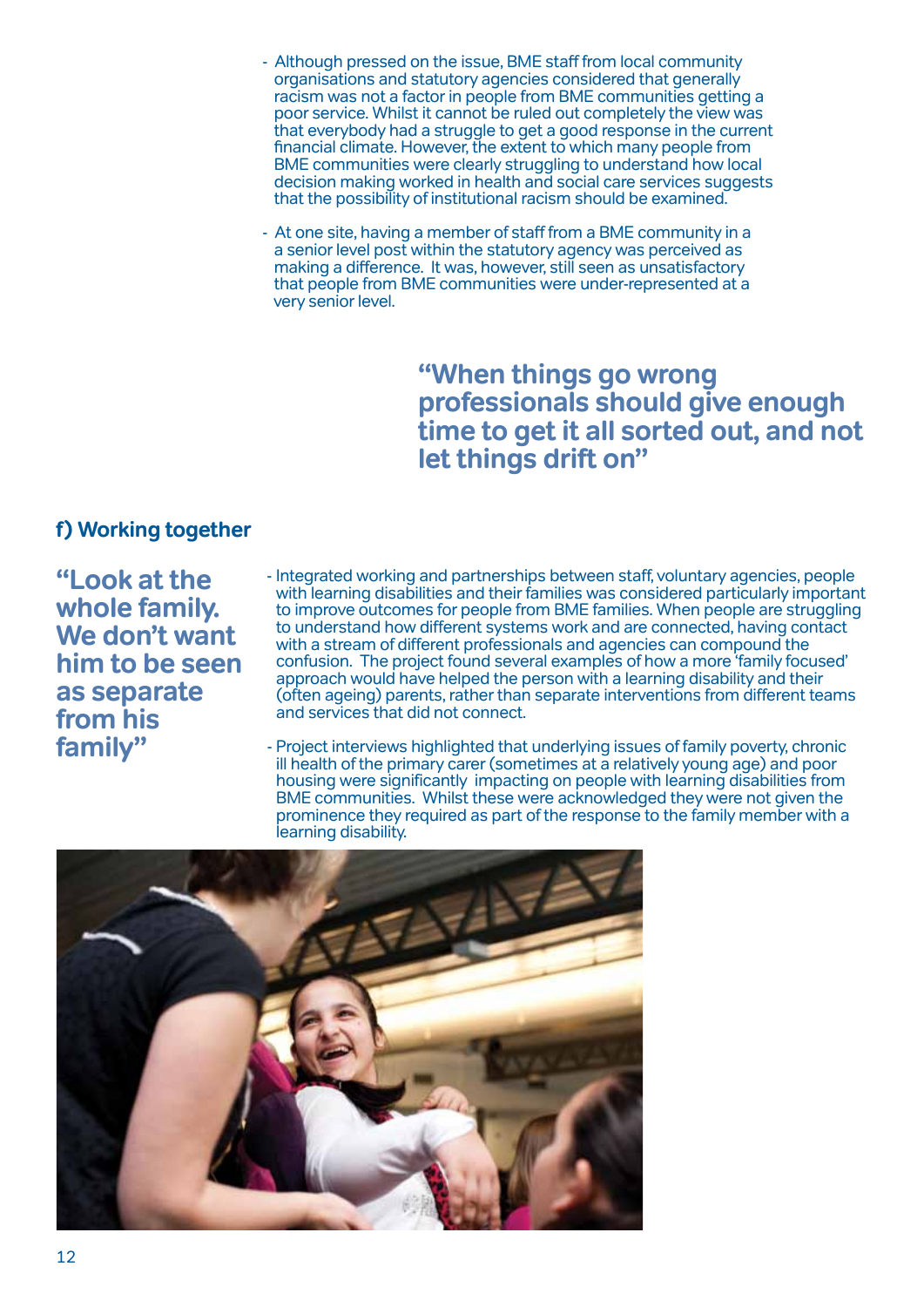**"We need ethnic minority staff who can understand my brother. Every ethnic minority is different. Being Asian is just not enough, there needs to be staff who are willing to adapt and make the effort to find the right services and information suitable for us"**

**"Mr Halkias said he doesn't want to be greedy but would like more for his son. He is afraid to go for opportunities in case they cost money"**

# **Case study**

**The Jasem family**

**Fari has had contact with both mental health and learning disability services, and both health and social care professionals. The learning disability social work team supported the family whilst they were waiting fortheirimmigration status to be secured, finding them accommodation, providing a translator and giving financial support. Fari sees a specialist epilepsy nurse at the local hospital, and the community mental health team has also been involved with him. He was referred to the specialist learning disability consultant by the epilepsy nurse, who then referred him to the learning disability psychology team. They have infrequent contact.**

**The family's main support comes from an organisation called Nyla: Mrs Jasem goes to a carers group that Nyla facilitates.**

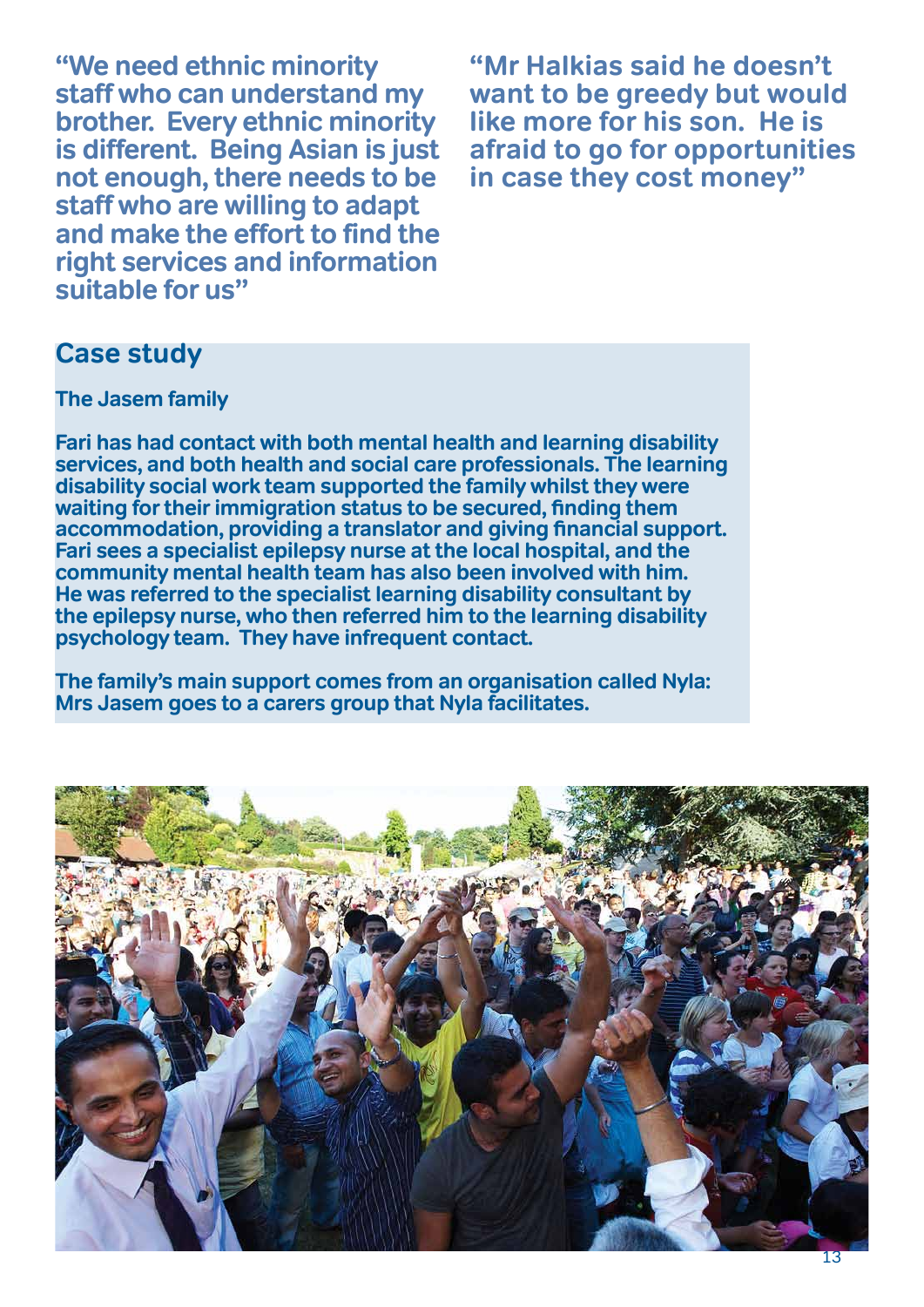**"Nowadays I don't even know who to call. It has become very difficult. I have been calling social services and leaving messages but no-one has got back to me"**

- Partnership working was found to be important not just across social care and health services but also for ensuring access to general services such as employment support, college opportunities and leisure activities.
- Like any young learning disabled person, young people from BME communities need agencies to work well together to make sure they continue to receive the support they need when they reach adulthood, commonly referred to as 'transition'. The barriers they face to successful transition are, though, significantly increased by the issues highlighted in section 2 above. The project confirmed that 'improving transition' remains a priority for young people from BME communities.
- Engaging and working with the wider family was found to be important, particularly in seeking to ensure the person has an advocate who knows them, their family and their culture. Family members, especially siblings, were seen to be providing information, translation and interpreting support, leisure opportunities, and, in some cases, an element of shared care.
- Working with local people in a mutually beneficial way that enabled people with learning disabilities to connect with theirlocal communities was also seen as important. Time-banking projects were seen as potentially having a lot to offer.
- Across the three sites organised self-advocacy groups of people with learning disabilities from BME communities were found to be fragile. Theirrole in relation to the local statutory agencies appeared poorly defined, and their contribution ad hoc.

# **Case study**

# **The Odero family**

**Mrs Odero is desperate to move. The family continually has problems with anti-social behaviour from the neighbours, maybe as a result of their race, the fact that they do not have a father figure around and therefore seem more vulnerable, or because of her children's disabilities. Or perhaps, she says, because they are just unfortunate to live in a bad area. Whichever it is, it impacts on how independent she will allow her children to be, which prevents them from developing their skills. She is worried about her family.**

> **"There was some confusion over his course. When he returned to College his name had been removed and they were only able to offer him 4 hours a week on another course. He needs help to access the training he wants"**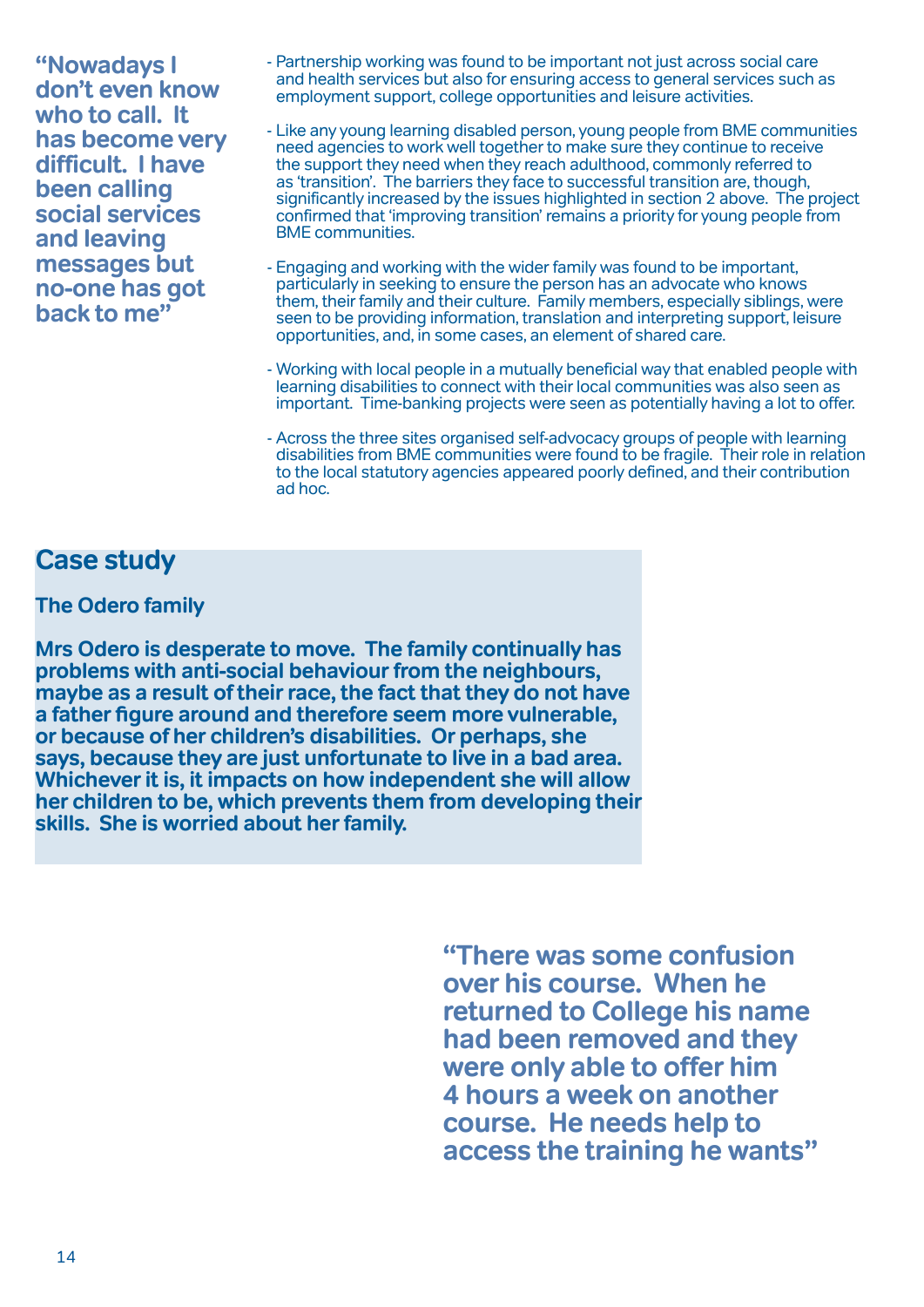<span id="page-16-0"></span>**"Mrs Walczak says when her son was leaving school it was the most difficult time for them. There was a total breakdown of communication… with her son having both learning and physical disabilities she didn't know what was available for him in the future"**

# **g) Being able to measure the impact of policies and practices on different BME communities**

**"He finally left College 4 years ago. Since then he has been at home full time. He says wants a job. He occasionally goes out with his brother"**

As indicated elsewhere in this report there has been some valuable work over the years, and especially recently, on how to improve access to services for people from BME communities. There is a history of national encouragement and local goodwill. It is clear now that this is not enough and much more local rigour is required to match the legal requirements and national articulation of good practice.

**he is bored, and**  Equality Impact Assessments on services and developments. But more than It is important to be clear about what monitoring is in place to check how well people with learning disabilities from BME communities are accessing support services. It is vital that statutory agencies fulfil their responsibility to undertake that, those Impact Assessments need to be rigorous and knowledgeable in reflecting the issues experienced by people with learning disabilities from BME communities, and theirfamilies. Experience at the three sites highlights that Equality Impact Assessments are not enough: specific action plans are required against which statutory agencies can be held to account. Departmental and agency restructurings tend to divert attention from the detailed monitoring that is needed to really find out which communities are, or are not, accessing support.



When the process for monitoring access is not neat, clear and functioning it is even more important that everyone working in 'services' - at all levels - take a personal responsibility for ensuring fair access. But although this personal responsibility is important it cannot take the place of 'culturally sensitive' action planning - for individuals and their families (where appropriate) and at aggregate levels to reflect different community aspirations.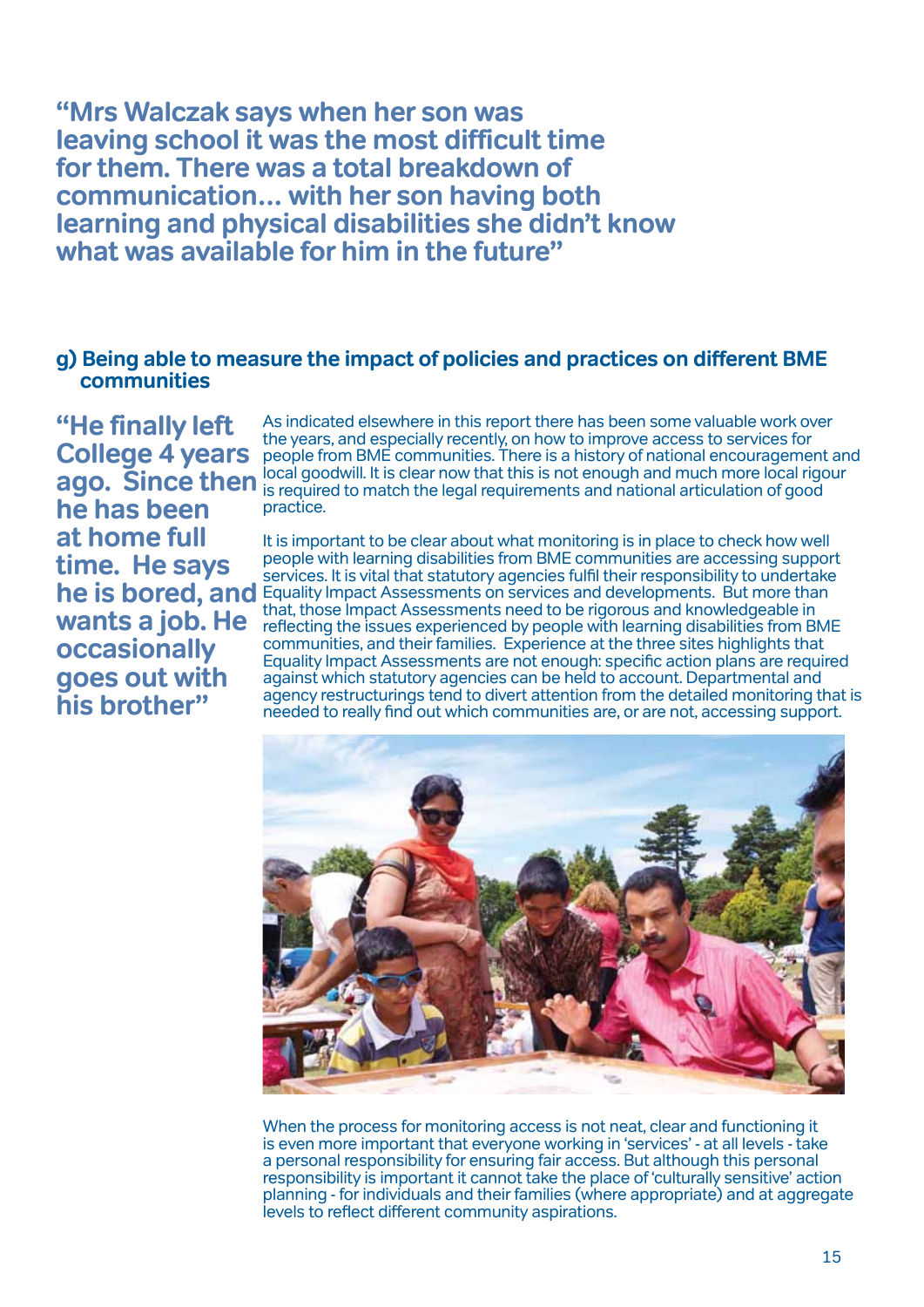# <span id="page-17-0"></span>**Conclusions and recommendations**

During the Reaching out to families project, financial pressures on the public sector increased significantly. As well as making it harder for staff to give time to development work it also meant that resources available to meet the needs of people with learning disabilities from all communities became even tighter. These are not particularly easy times to be developing different and better ways of working. It becomes even more essential that commissioners and practitioners get close to their diverse communities to ensure that progress continues to be made, regardless.

The following recommendations emerge from the project's findings:

- **1. Families are not "hard to reach" they simply have to be identified and contacted. Better partnership between schools and statutory health/ social care services is an essential requirement to prevent BME families with young learning disabled people getting 'lost along the way'.**
- **2. Local community organisations have a significantrole to play in identifying and contacting local families supporting a learning disabled person. To work with community organisations in this way, statutory agencies need a joint strategy, an action plan, effective commissioning and monitoring.**
- **3. More attention should be given to understanding the dynamics of families within the different BME communities, especially the roles and responsibilities of their members, including siblings.**
- **4. It is important to take a person-centred 'whole system' approach, that goes beyond health and social care, and that embraces the family as a whole. 'Guidance for Families of People with Learning Disabilities and Practitioners in Developing Culturally Competent Planning' is available for download from [www.learningdisabilities.org.uk/publications.](www.learningdisabilities.org.uk
)**
- **5. Joint Strategic Needs Assessments should be used as the basis to collect information on the needs of different local BME communities and people with learning disabilities from these communities.**
- **6. Specific attention should be given to ensuring that individuals and communities have relevant information on local services and how local decision making processes work.**
- **7. Building up and retaining trust between workers and families is the basis for ensuring effective responses. More attention needs to be paid to helping practitioners achieve this trust. When workers change care should be taken to ensure sufficient 'handover' time.**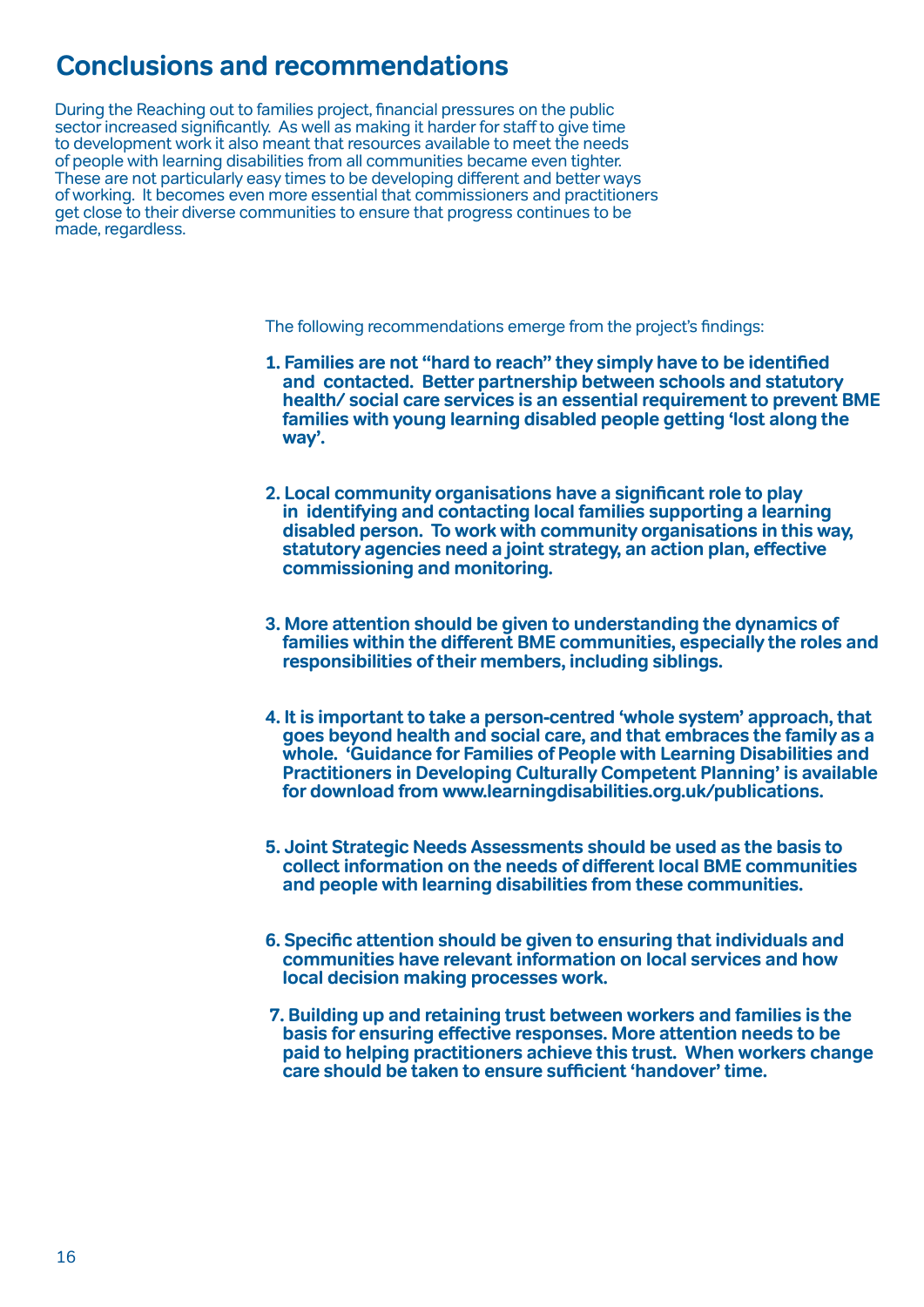- **8. The contribution of local community organisations should be**  that may be vital. Such organisations and key staff (often volunteers) **should then be protected and sustained by the statutory agencies. In particular they should not be passed over by procurement processes that favour large scale organisations without community roots.**
- **9. Local statutory agencies should examine their own policies and practices openly and honestly in order to eradicate any element of institutional racism that means people with learning disabilities from BME communities are worse offthan others.**
- **10. Work on the needs and issues of people with learning disabilities from BME communities should be given the prominence that it merits. In many places such communities should not be regarded as minority at all but central to the responsibilities of the local statutory agencies.**

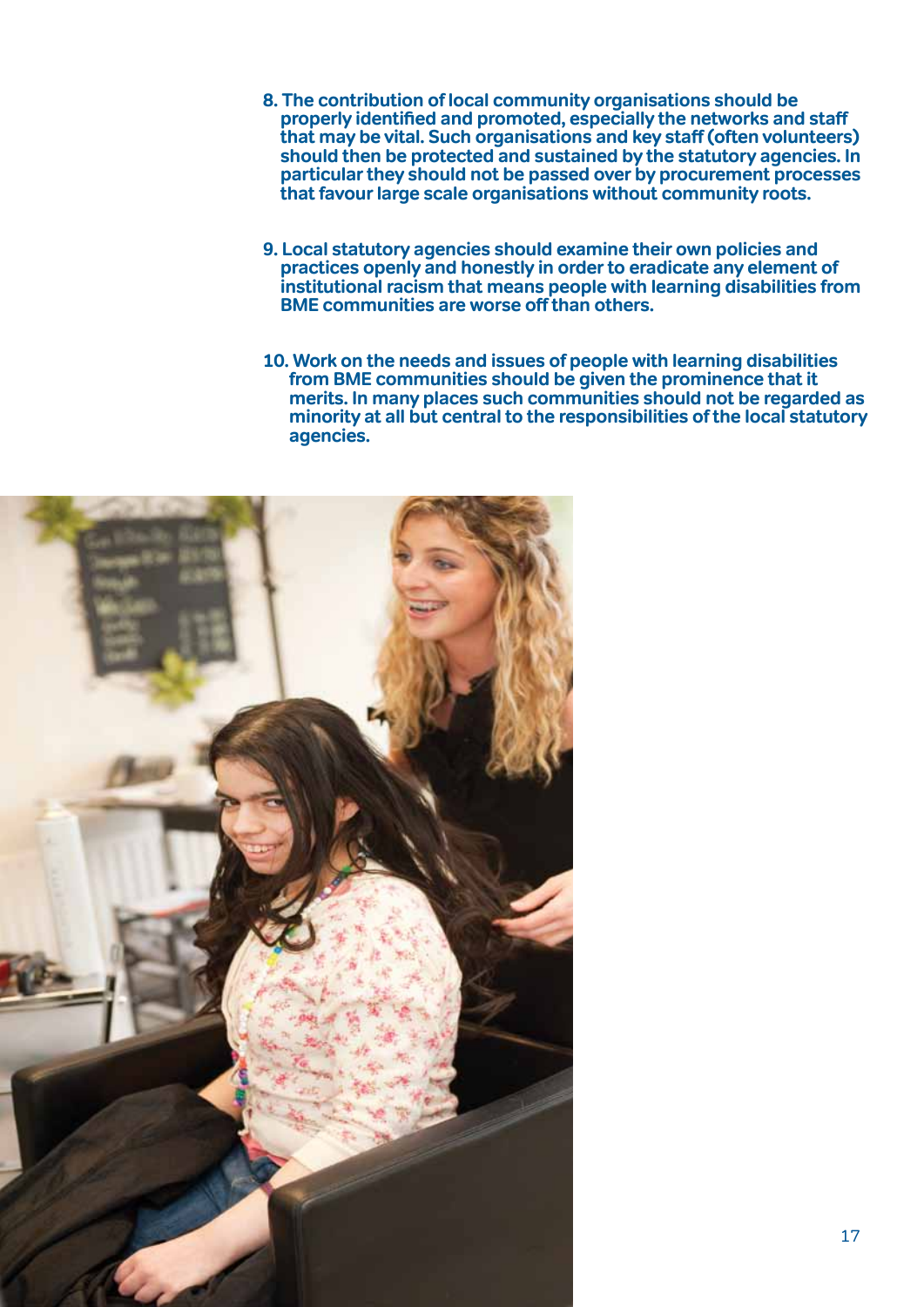# <span id="page-19-0"></span>**Appendix A Related work: information and guidance available**

# **Valuing People Now,2009**

Valuing People Now (DH, 2009) confirmed that people with learning disabilities from black and minority ethnic groups and newly arrived communities and their families often had to face services that were both insufficient and inappropriate. Four possible causes were suggested:

- policy and services which are not always culturally sensitive
- wrong assumptions about what certain ethnic groups value
- language barriers
- discrimination

The policy document contained little detail on ways ofresponding. However, numerous initiatives since have produced helpful guidance and resources.

## **'Reaching Out: Working with Black and Minority Ethnic Communities', (2006, updated 2009) Midland MENCAP**

This research identified four necessary elements to reduce the inequalities faced by BME communities:

- provision of information in community languages and accessible formats
- flexible services that respond to cultural needs
- support to understand the system and use it to meet specific needs
- provision of more support groups to reduce isolation.

## **'Giving Us a Voice Project', 2011**

The Giving Us A Voice Project supported by ARC, BILD and National Mencap produced a National Charter for Inclusion in April 2011. Statutory agencies were asked to commit to achieving the following:

#### **Citizenship**

- people with learning disabilities from BME communities are supported and encouraged to take part in society at all levels of public engagement (take part in important meetings)
- advocacy for BME communities is well planned and funded
- support is offered that enables people with learning disabilities from BME communities to travel safely
- people with learning disabilities from BME communities are supported to live safely and happily, free from abuse and hate crimes.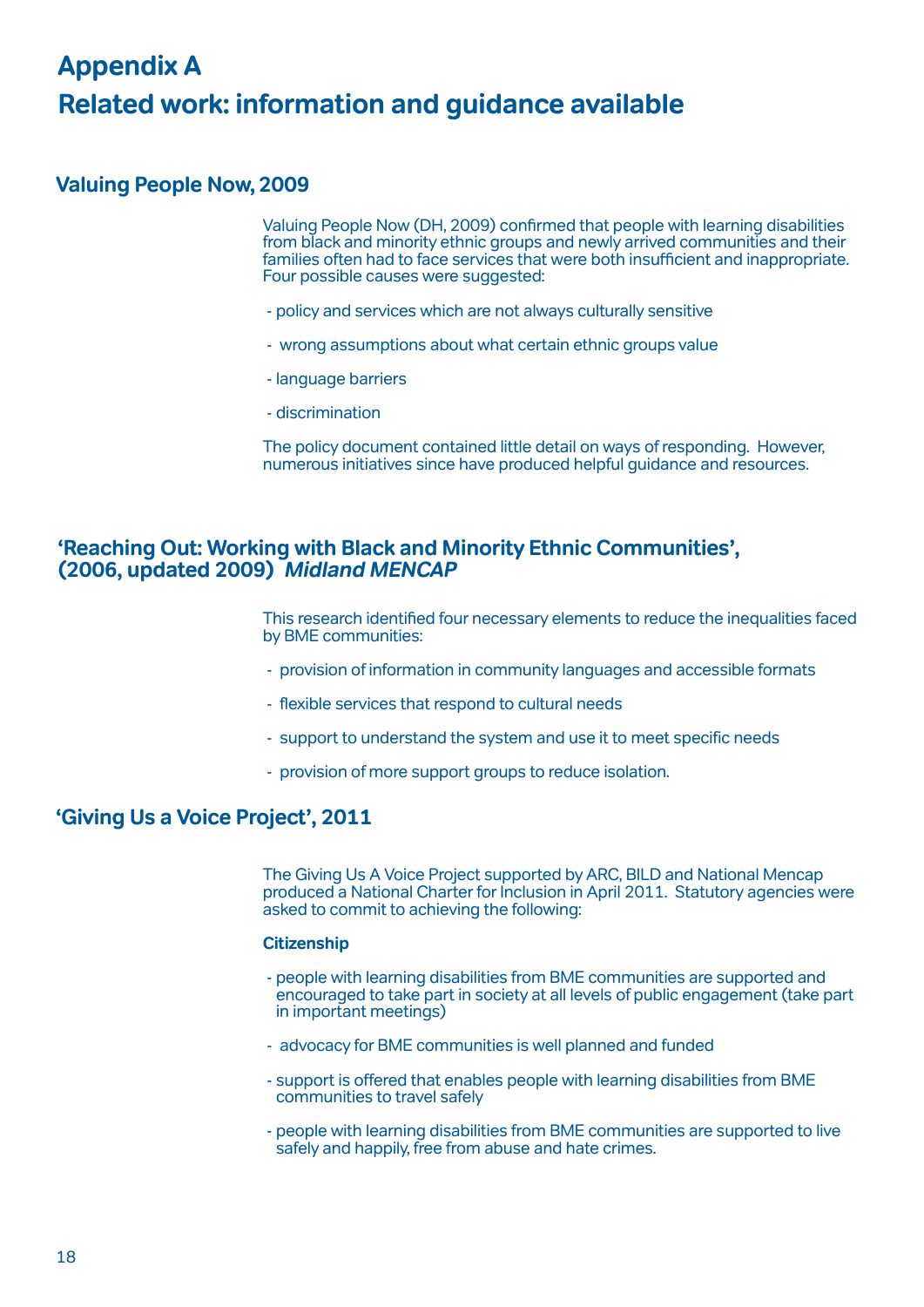#### **Health**

- health plans/passports are available to everyone with a learning disability (for all their medical care) that include reference/checks for specific conditions forthat person's ethnic origin (where the family is from)
- health professionals are trained to work successfully with people with learning disabilities and understand their cultural needs
- health checks, health screening and illness prevention (keeping people well) are available to everyone and take account of a person's ethnic origin
- health and Wellbeing Boards and any health planning groups include people with learning disabilities and their family carers from BME communities.

#### **Work**

- paid work for people with learning disabilities from BME communities is the goal (what we are working towards)
- the value of employment in terms of living happily e.g. friends, respect, use of time, etc. is recognised and people are helped to find opportunities in a culturally appropriate way (a way that fits with their background)
- links are made with employers and BME communities so they can work together to find opportunities for people with learning disabilities
- families from BME communities are helped to understand all the training and employment opportunities that might be available. This is part of good transition planning.

#### **Housing**

- people with learning disabilities from BME communities are given support and choices in where they live
- planning for housing takes time and people are supported from transition onwards
- families are helped to remain involved and understand that independence does not mean managing alone
- people with learning disabilities from BME communities are supported to have a sense of belonging – a place they choose as home.

#### **'Minority ethnic communities and specialist learning disability services', Report of the Faculty of the Psychiatry of Learning Disability Working Group, July 2011**

This reviewed the use of specialist learning disability services by people with learning disabilities and their carers from minority ethnic communities. It considered that reaching and involving the community in development and delivery of services, and creating an environment for staff to develop and maintain cultural competency should be core business and part ofthe day-to-day delivery of services. It recommended:

- agencies adopting a strategic approach to meaningful engagement ofthe community including those from minority ethnic communities
- providing information on mental health problems in people with learning disabilities and the local availability of services is vital in improving access; information must be accessible and convey an informed and genuine effort at engagement, rather than a merely tokenistic approach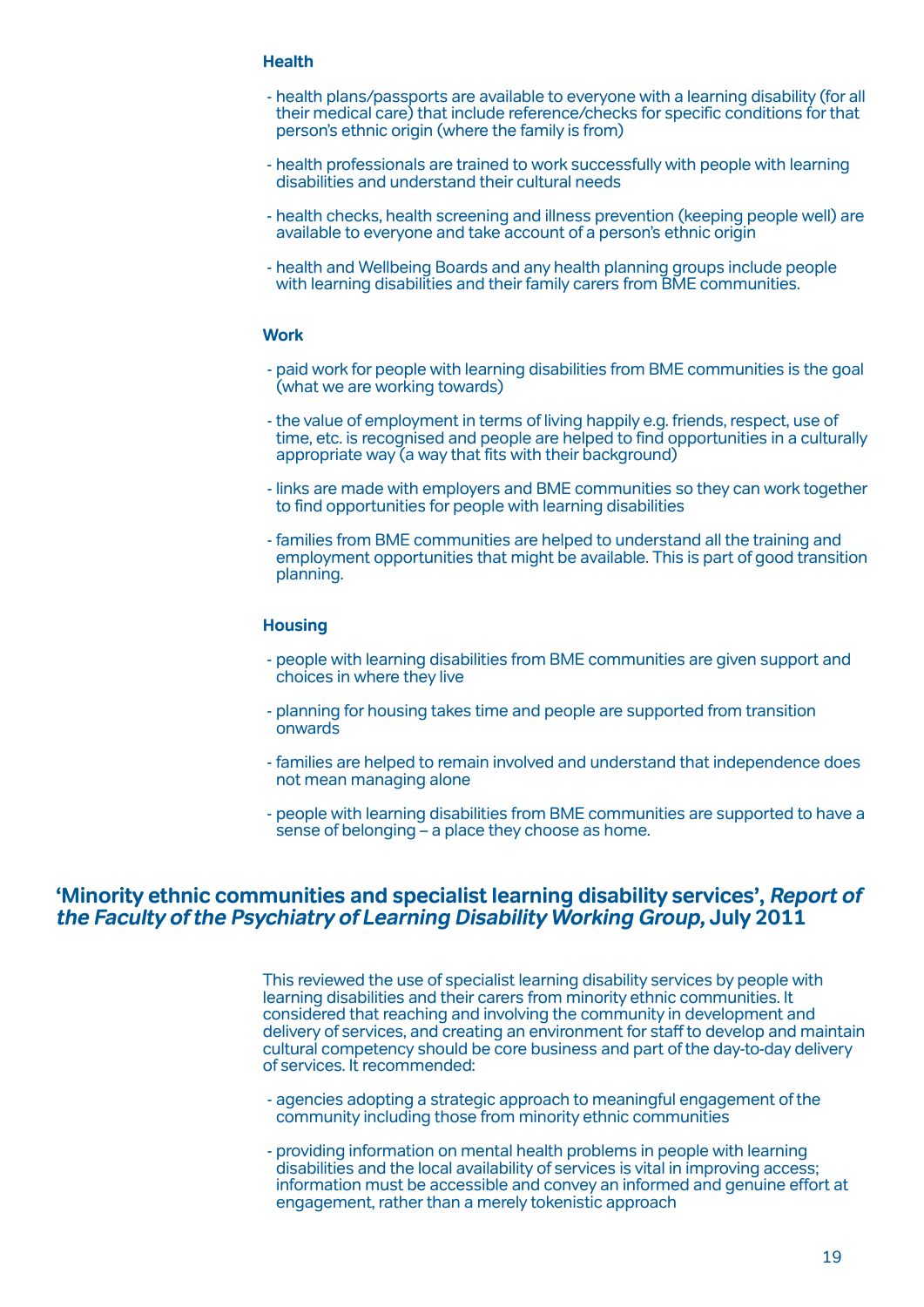- organisations trying to understand the barriers that communities face in relation to the access of services
- importance of a culturally competent workforce, for which minority ethnic communities could play a vital role in the development.

#### **'Reaching and Supporting Diverse Communities: a guide to meeting the needs of people with learning disabilities, and family carers, from newly arrived, Black, Asian and other Minority Ethnic (BME) communities', Home Farm Trust, updated 2011**

The resource has six discrete sections reflecting the steps to be taken:

- engaging with different communities including the importance ofrecognizing different communities and the significance of migrant groups and faith communities
- supporting communities specific issues such as forced and arranged marriage as well as more usual ones like transition
- supporting communities specific communities: the importance of getting to know local community groups and being able to support and work with them
- BME families it's everybody's business: understanding and working to legislation including that on human rights
- knowing your local population finding out about and mapping local populations forinclusion in Joint Strategic Needs Assessments
- good practice examples from around the country.

A key message is the importance of ensuring that mainstream services are able to meet the needs of all communities. This can best be achieved by ensuring investment in and support of local specialist voluntary organisations and groups who can support families from BME and seldom heard communities to get the best from mainstream services.

#### **'Towards race equality in advocacy services: people with learning disabilities from black and minority ethnic communities', Race Equality Foundation Briefing Paper, 2010**

Key messages were:

- people with learning disabilities from black and minority ethnic communities face 'double discrimination' in accessing public services
- the concept of advocacy is itself problematic as it may not be widely or fully understood nor easily translatable for many black and minority ethnic communities
- developing cultural knowledge is crucial in working towards race equality in advocacy services. The advocacy practitioner must, through training and personal development, be able to respond appropriately and constructively to a black and minority ethnic client's experience ofracism
- to promote full and equal access to public services, it is essential to meet the language requirements ofthose black and minority ethnic individuals who need to use advocacy services.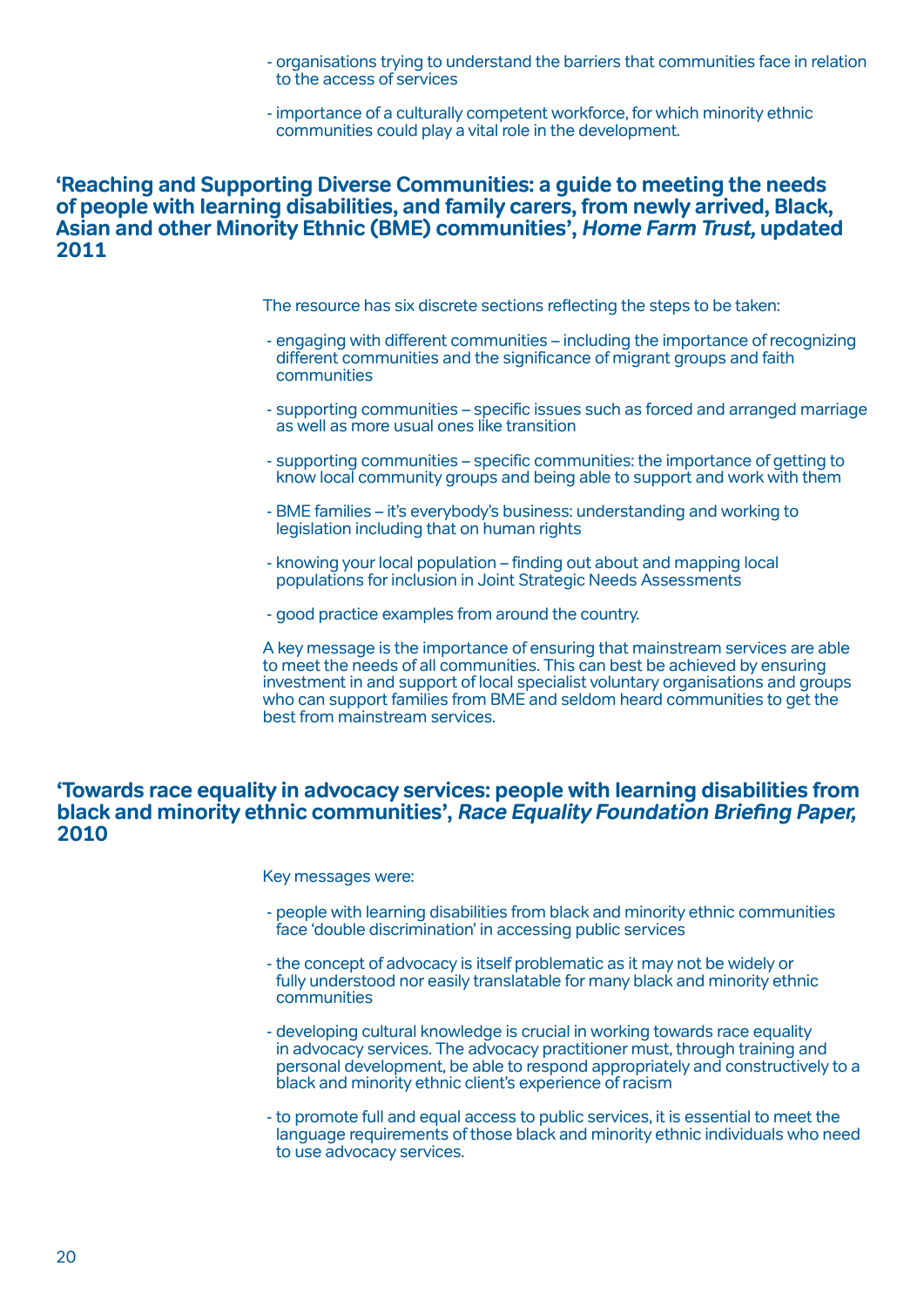## **'Including migrant populations in Joint Strategic Needs Assessment', Guide commissioned by the Health Inequalities and Local Improvement Team, Department of Health, 2011**

This guide emphasises that a first step to understanding local need must be a basic understanding ofthe demography ofthe local population. This should include some understanding of migration and how it might be changing the local population. This awareness can help assess equity of provision including when migrants are amongst groups that are seldom heard. Local perceptions are important and have to be addressed, for example, a service may consider that it is unable to fully meet the needs of a new migrant group, orthere may be wider population concerns about competition forresources.

## **'Making Things Better' project, Foundation for People with Learning Disabilities, 2006**

#### The project found that:

- a) Some basics still need to be addressed:
	- know the facts about local minority communities
	- listen to what local people have to say
	- involve lots of people
	- work with families and community groups
	- understand the law rights and duties
	- take a broad view to service improvement

#### b) Key issues need to be tackled:

- stigma and learning disability
- lack of information
- not knowing how to access support
- inappropriate ways of working and service responses institutional racism
- 

- 
- 
- 
- 
- 
- 
- c) There are some well documented ways of making progress:<br>
 Awareness and information giving events<br>
 Making use of translation and explanation, and interpretation and<br>
language support as appropriate<br>
 Having local 'C
	-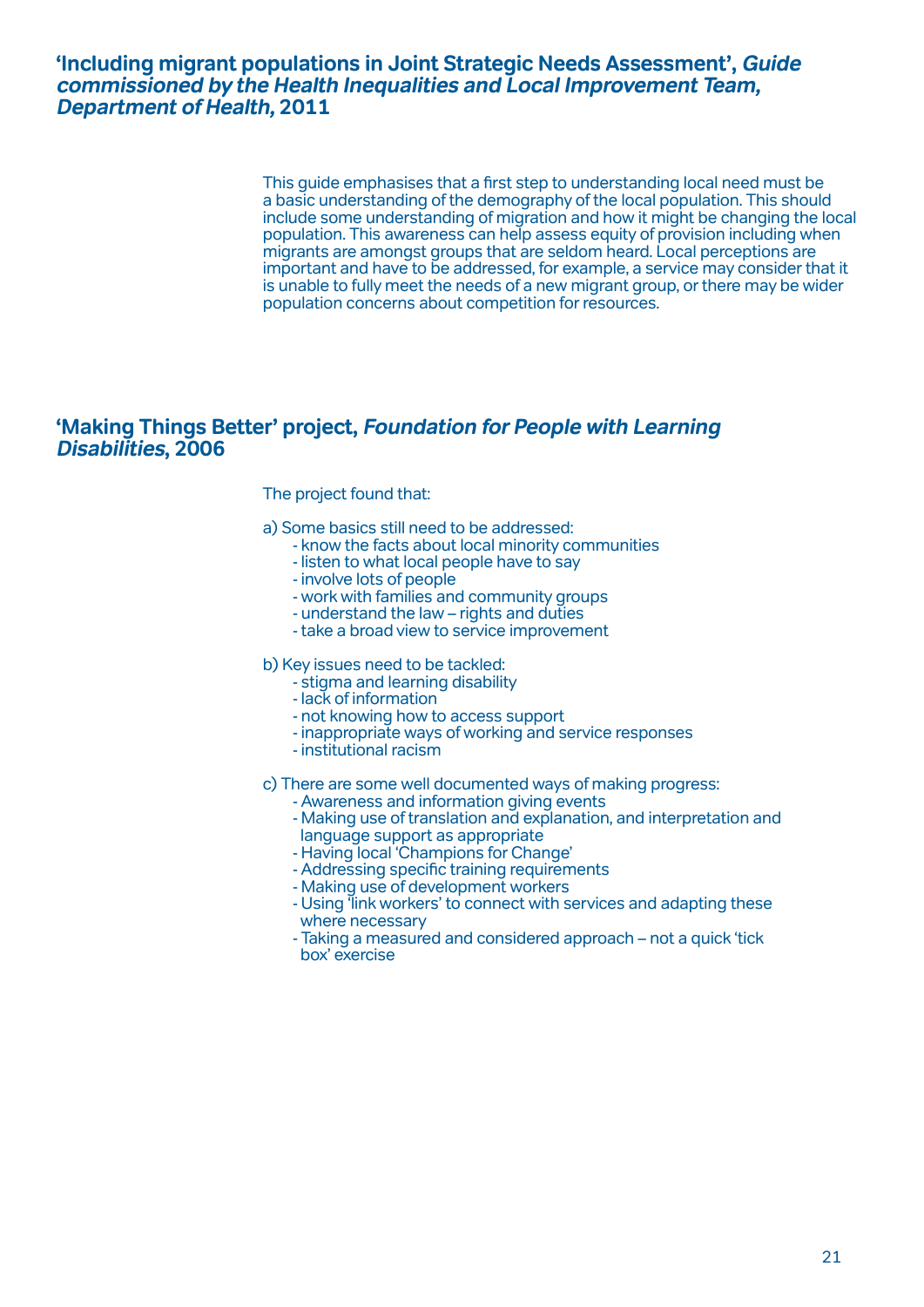## **Legislation from 'Learning Difficulties and Ethnicity: Updating a Framework for Action', Department of Health/FPLD, 2012**

The law is clear and forthright on local statutory responsibilities in respect ofrace and disability – people with learning disabilities from BME communities are clearly an important part ofthose responsibilities. The Equality Act 2010 came into force on 6 April 20116. It simplifies and brings together previous laws to protect people from discrimination. The 'protected groups' to whom the Act makes particular reference include race and disability.

- The Act places a general duty on public authorities:<br>- To eliminate unlawful discrimination, harassment and victimisation,<br>and other prohibited conduct<br>- To advance equality of opportunities<br>- To foster good relations
	-
	-

The Act states that this involves having due regard ofthe need to remove or minimise disadvantages suffered, taking steps to meet needs where these are different, and encouraging participation in public life orin other activities.

There are also specific duties, including:

- To publish information to demonstrate compliance with the general equality duty To prepare and publish equality objectives To provide details of engagement undertaken in pursuance ofthese duties
- 
- 

The Act makes it clear that it is outside the law to treat somebody worse because they are a carer, including of course BME carers and those with learning disabilities themselves.

It is for public authorities to decide how they will comply with the Act, beyond preparing and publishing equality objectives and publishing information. The duties also apply to services that are 'contracted out'.

Government guidance indicates that published information should include performance information especially around outcomes, access to services, satisfaction with services, and complaints. This should include evidence ofthe effect of their policies and practices.

The guidance also expands on the general duty 'to have due regard' stating that this calls for an evidence base to local decision making that may be obtained through local engagement with the 'protected groups'.

Public bodies are required to make reasonable adjustments for people with disabilities, and can be brought to account before the courts ifthey do not comply with equality legislation. They are required under existing equality law to undertake equality impact assessments to ensure that existing or new policies do not unlawfully discriminate against orimpact on disabled people, ethnic minorities and men and women. They are also required to give due regard to the need to promote equality of opportunity.

<sup>&</sup>lt;sup>6</sup> www.equalities.gov.uk/equality\_act\_2010.aspx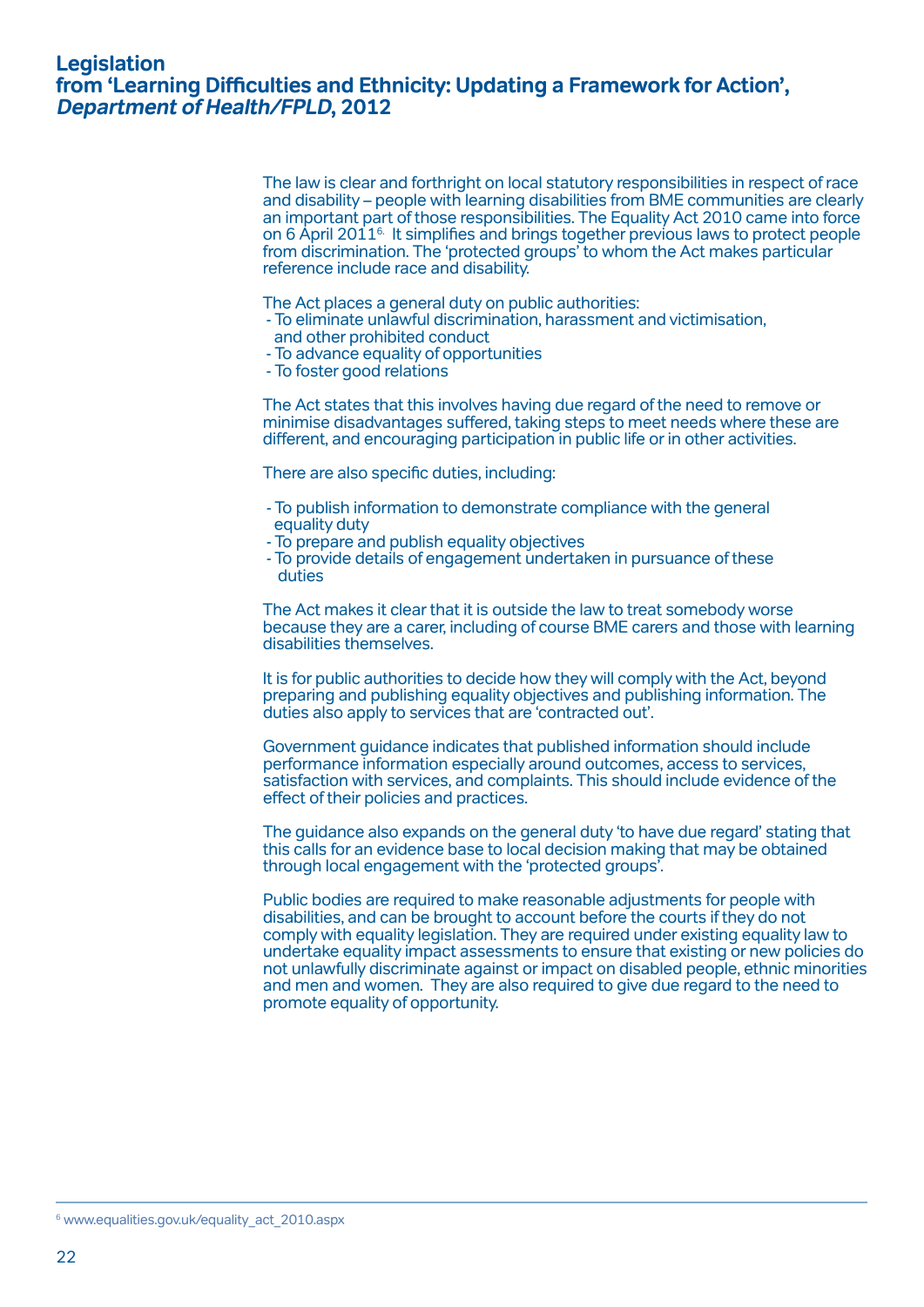# <span id="page-24-0"></span>**Appendix B**

## **People with learning disabilities from a chinese background who live in the united kingdom: a case study**

People from Chinese backgrounds are a diverse set of peoples who have made their homes in the United Kingdom (UK) for many centuries. According to the 2001 census, there were approximately 250,000 people from Chinese backgrounds who live in the UK (National Statistics, 2001a, National Statistics, 2001b). Research has shown that approximately 2% ofthe general population in the UK is made up of people with learning disabilities (Emerson and Hatton, 2004). From these figures it is thought that there were approximately 4,500 people with learning disabilities who are from <sup>a</sup> Chinese background in England. However, these figures are set to rise as it has been reported (National Statistics, 2011) that the 'Chinese' population has the highest growth rate among minority ethnic groups in the UK.

Cultural beliefs and values are integral to how people see themselves and how others see them and this will affect their willingness to take up any services on offer(Mir et al., 2001: 47). Further, disability is culturally defined (Stone, 1998) and 'services', either statutory or non-statutory, may not be culturally appropriate. The issues emerging from research (Evans and Banton, 2001, Singh, 2005, Partridge, 2009) suggest that <sup>a</sup> number of mainstream and culturally specific services are not meeting the needs of people with learning disabilities from Chinese communities in the UK. This group seem to be falling between mainstream and Chinese specific services and they are likely to experience isolation and social exclusion (Mir et al., 2001, Partridge, 2009, Partridge, forthcoming).

Research in the Midlands (Partridge, 2009, Partridge, forthcoming) has revealed there was a small uptake by people with learning disabilities from Chinese communities ofthese services that might suggest that learning disabilities was something to be ashamed of. This seems to have placed an expectation on family to provide support for their family member with learning disabilities and placed the family in a position as a 'buffer' between the person with a learning disability and services (Partridge, forthcoming). Attitudes towards learning disability and losing 'face' seem to have had an impact on the uptake of services but also have influenced who the main carers were within the family. Tse (1995) suggested that the low uptake of services by people with learning disabilities was due to family 'losing face'. Children of some families from Chinese backgrounds have been taught to maintain 'face' which can be lost ifthe individual orthe family failed in their caring duties or did something wrong (Chang and Holt, 1994, Dong and Lee, 2007). For some, learning disability appears to be seen as one form of losing face (Hu, 1944, Chan, 2006, Dong and Lee, 2007).

Accessing services has been, for some, a process whereby Chinese specific services have acted as gatekeepers that have enabled people with learning disabilities and theirfamilies/carers to make contact with and receive learning disability services (Partridge, 2009). For example, some Chinese specific services provide advice to their members who are seeking help because they may be unsure of what is available, how they may be received, may not have any English language and may be suspicious of government provision (Chan et al., 2007, Partridge, 2009). The process for many people from Chinese backgrounds in accessing services has not been easy because oftheirlack of understanding of the services and the services lack of understanding ofthem. For example, the building oftrust and having a good relationship between families and services is based on the Chinese concept of 'face'. If 'face' is not given and received, this may create a sense that the dealings between services and people with learning disabilities and their family/carers is not an authentic one, is not taken seriously and is short term (Turley, 2010). Cultural competence should not only be directed towards the service users, but also theirfamilies. However, research (Hatton, 2005, Hatton, 2007) has suggested that many services are not culturally competent, and have a cultural awareness based on assumptions and stereotypes (Partridge, forthcoming).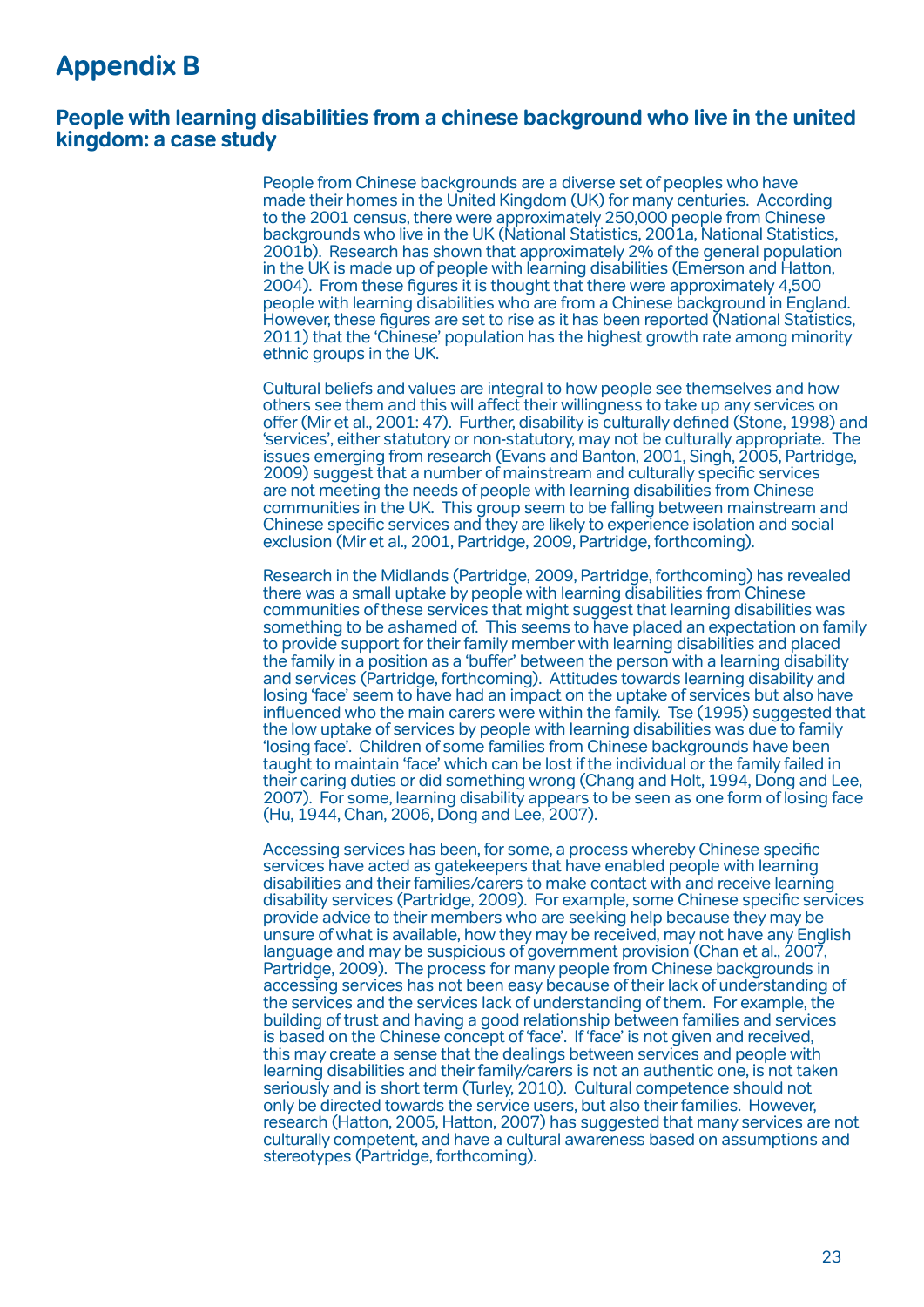People with learning disabilities from Chinese backgrounds are made up from many different and diverse backgrounds. Many are from different parts of the world such as Asian and Europe and speak many different languages and dialects. As such these people are from many sets of communities with different cultural values, norms and beliefs. It is not enough to provide information based on one Chinese language to a diverse set of peoples, noris it enough for service to work in isolation without forging links. People with learning disabilities from Chinese communities face isolation not only from and within mainstream services but also from and within Chinese specific services. Mainstream and Chinese specific services can offer expertise in their own field, pooling these recourses, forging links and working together might provide a more inclusive approach towards service delivery forthose with learning disabilities from Chinese backgrounds.

## **Martin Partridge, BA (Hons), PGDip, MA**

Martin is currently writing up his PhD at the Norah Fry Research Centre, University of Bristol. His research focuses on social care services for people with learning disabilities from Chinese communities. He is also employed by Staffordshire University conducting research into the experiences of people with physical impairments who are from Chinese backgrounds who access social care services in England.

#### **Contact details:**

Martin.partridge@bristol.ac.uk Martin.partridge@staffs.ac.uk http://martinpartridge.blogspot.co.uk/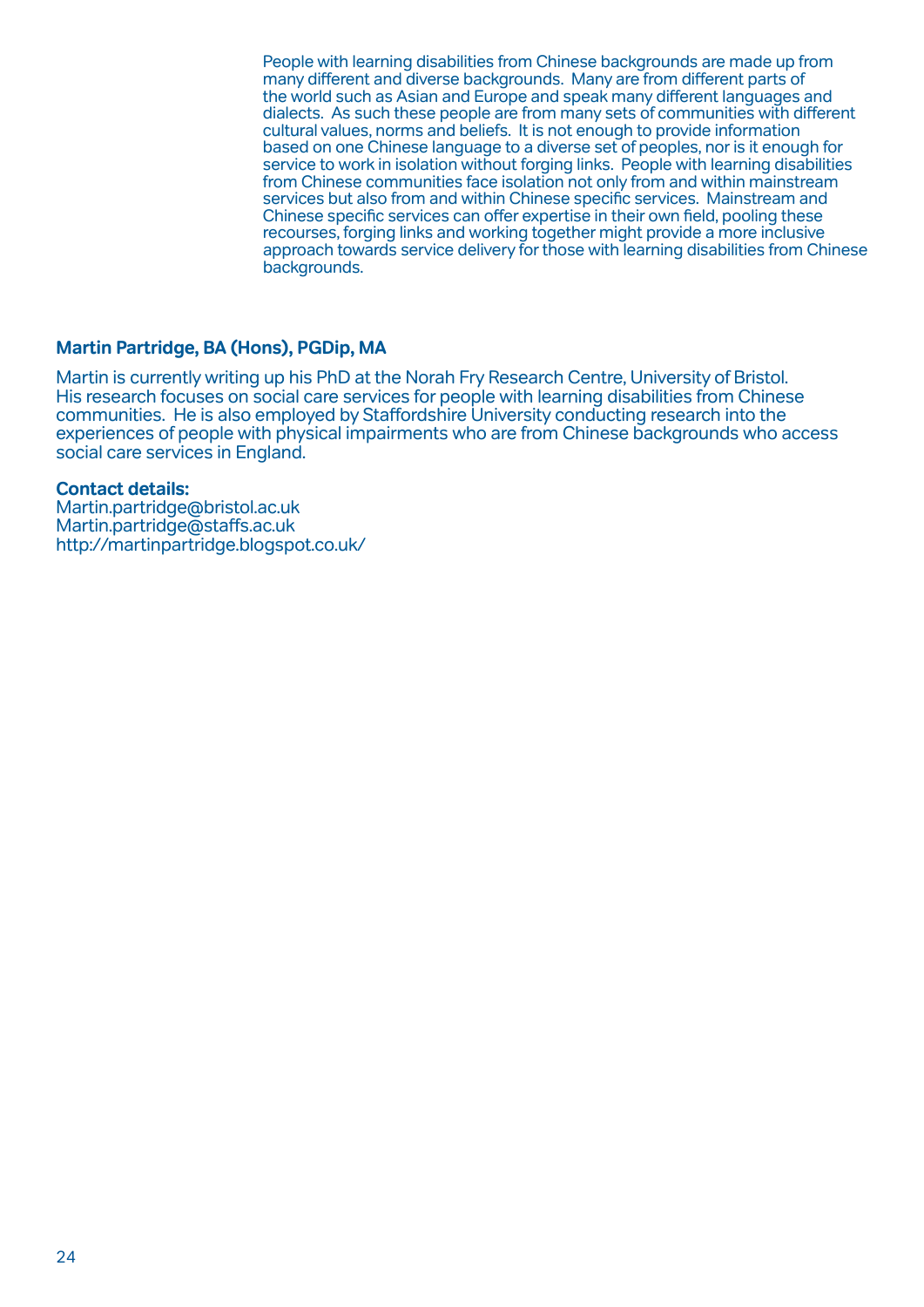# <span id="page-26-0"></span>**References**

CHAN, A. (2006) The Chinese Concepts of Guanxi, Mianzi, Renqing and Bao: Their Interrelationships and Implications for International Business. Australian and New Zealand Marketing Academy (ANZMAC) Conference. Brisbane.

CHAN, C. K., COLE, B. & BOWPITT, G. (2007) Beyond silent organizations: A reflection ofthe UK Chinese people and their community organizations. Critical Social Policy, 27, 509-533.

CHANG, H.-C. & HOLT, R., G (1994) A Chinese Perspective on Face as Inter-Relational Concern. IN TING-TOOMEY, S. (Ed.) The challenge of facework : crosscultural and interpersonal issues. Albany, State University of New York Press.

DONG, Q. & LEE, Y.-F. L. (2007) The Chinese Concept of Face: A Perspective for Business Communicators. Southwest Decision Sciences Institute Annual Conference. San Diego CA.

EMERSON, E. & HATTON, C. (2004) Estimating Future Need/Demand for Supports for Adults with Learning Disabilities in England. Lancaster, Institute for Health Research, Lancaster University, UK.

EVANS, R. & BANTON, M. (2001) Involving black disabled people in shaping services. Findings. York, Joseph Rowntree Foundation.

HATTON, C. (2005) Improving services for people with learning disabilities from minority ethnic communities. Care Services Improvement Partnership: Valuing People Support Team.

HATTON, C. (2007) Valuing People: Second National Ethnicity Survey.

HU, H. C. (1944) The Chinese Concepts of"Face". American Anthropologist, 46, 45-64.

MIR, NOCON, AHMAD & JONES (2001) Learning Difficulties and Ethnicity. London, Department of Health.

NATIONAL STATISTICS (2001a) b Census 2001: Definitions.

NATIONAL STATISTICS (2001b) a Census 2001: People and Society Population and Migration. National Statistics.

NATIONAL STATISTICS (2011) Population Estimates by Ethnic Group <sup>2002</sup> – 2009, Newport, Office for National Statistics.

PARTRIDGE, M. (2009) A Service for Chinese Adults with Learning Difficulties? Birmingham, Chinese Community Centre – Birmingham.

PARTRIDGE, M. (forthcoming) Crossing Boundaries: An Ethnography of Services forChinese People with Learning Difficulties. Norah Fry Research Centre. Bristol, University of Bristol.

SINGH, B. (2005) Improving Support for Black Disabled People: Lessons from community organisations on making change happen.. York, Joseph Rowntree Foundation.

STONE, E. (1998) Reforming Disability in China: A study in Disability and Development. University of Leeds.

TSE, J. W. L. (1995) Community-based Social Services for People with Learning Disabilities in the People's Republic of China. British Journal of Learning Disabilities, 23, 28-32.

TURLEY, J. (2010) Connecting with China : business success through mutual benefit and respect. Hoboken, N.J., Wiley ; Chichester: John Wiley.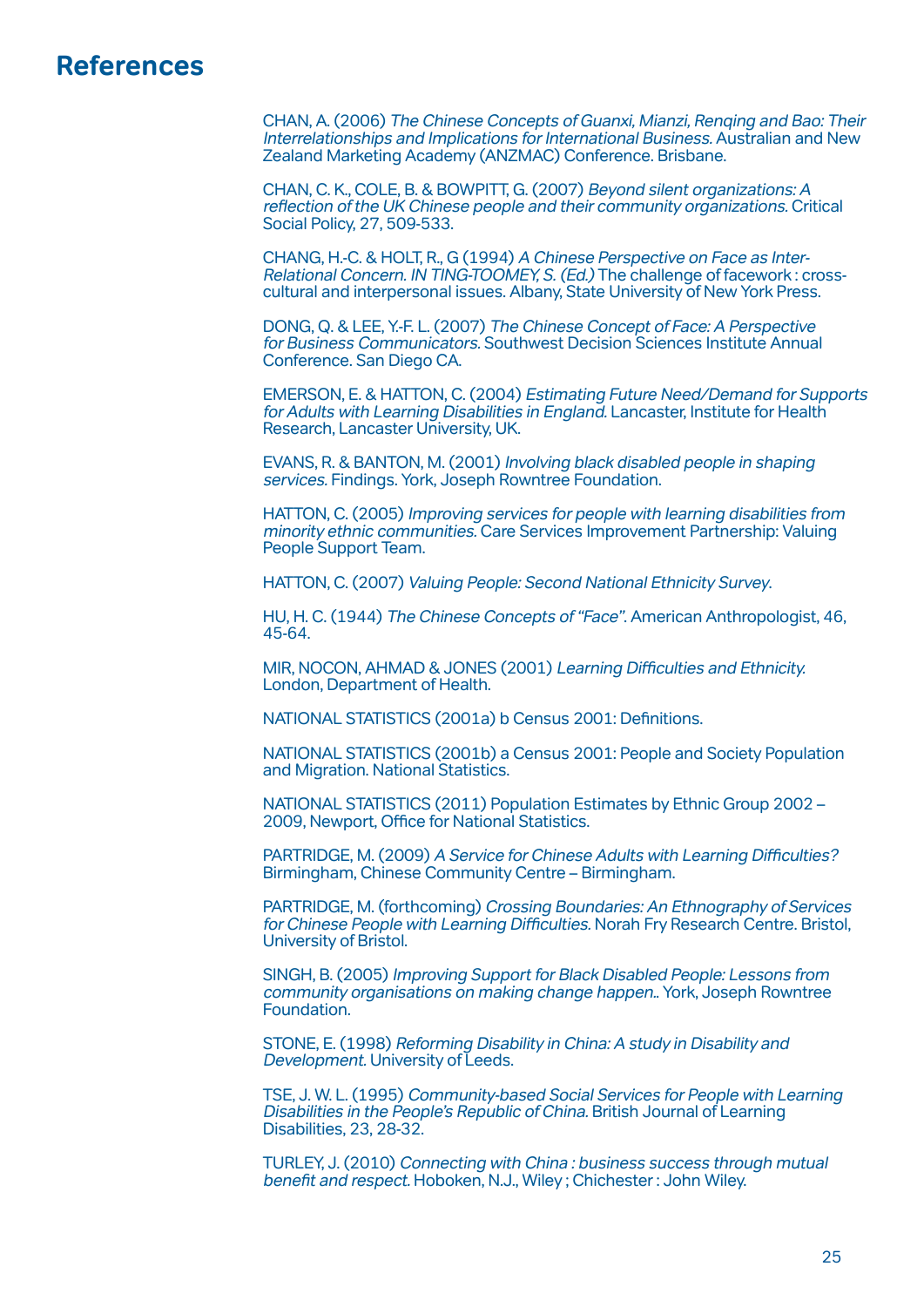

**Reaching out to people with learning disabilities and their families from Black and Minority Ethnic** 

**communities**

| foundation for<br>people with<br>learning disabilities | Who are we?<br>We are the Foundation for People with<br><b>Learning Disabilities.</b>                                                                                                                                                                    |
|--------------------------------------------------------|----------------------------------------------------------------------------------------------------------------------------------------------------------------------------------------------------------------------------------------------------------|
|                                                        | What is this project about?<br>We wanted to find new ways of helping<br>families from Black and Minority Ethnic<br>(BME) communities get good support<br>from health and social care services.                                                           |
|                                                        | Why is this important?<br>People from BME groups who have<br>learning disabilities are still not treated<br>the same by some health and social<br>care services. These services are not<br>offering support in a way that everyone<br>understand or use. |
| THE PLAN                                               | How did we aim to change this?<br>We wanted to work with local groups<br>and get their ideas to change the<br>way people with learning disabilities<br>from BME groups are treated by some<br>services.                                                  |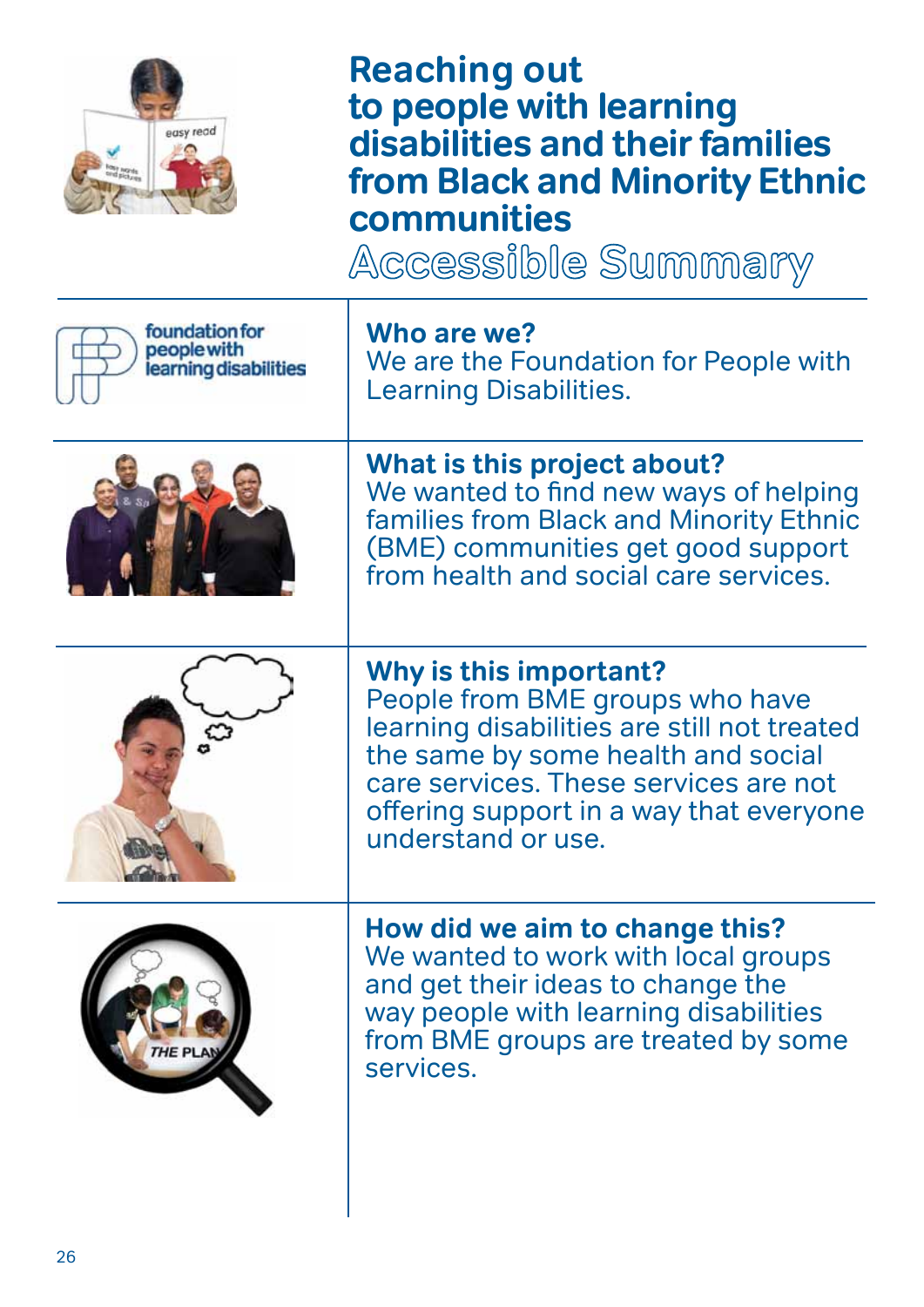|                | What did we do?<br>We worked with 3 local groups in:<br>London and another city in England.                                                                                                  |
|----------------|----------------------------------------------------------------------------------------------------------------------------------------------------------------------------------------------|
|                | These groups talked about what was<br>wrong. We looked at real problems<br>people from BME communities who<br>have learning disabilities have when<br>using social care and health services. |
|                | We talked to local family carers, people<br>who work at councils and people who<br>work in for charities.<br>We spoke to 28 families from BME<br>communities.                                |
| $\mathfrak{S}$ | We thought about how we could make<br>things better from what these families<br>said.                                                                                                        |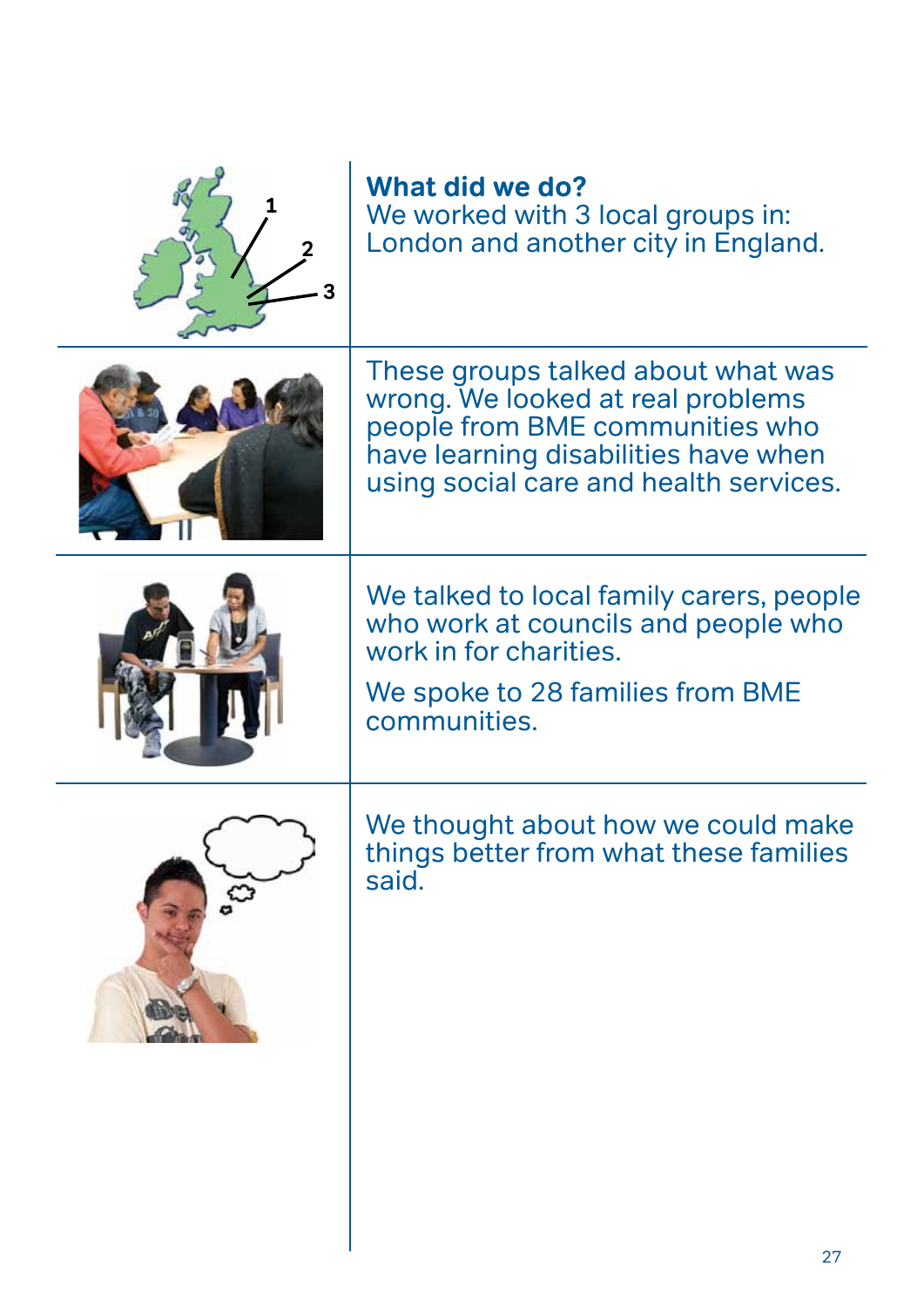

# **What did we find?**

We found out lots of very useful things that were going on each area.

We think there are **7 key things**  services can do to help make themselves more accessible to people who have learning disabilities and are from BME communities:



1. Think about the needs of different local BME communities.

2. Help people to know what is available to them and how to access it.



3. Help services to understand what 'Personalisation' is.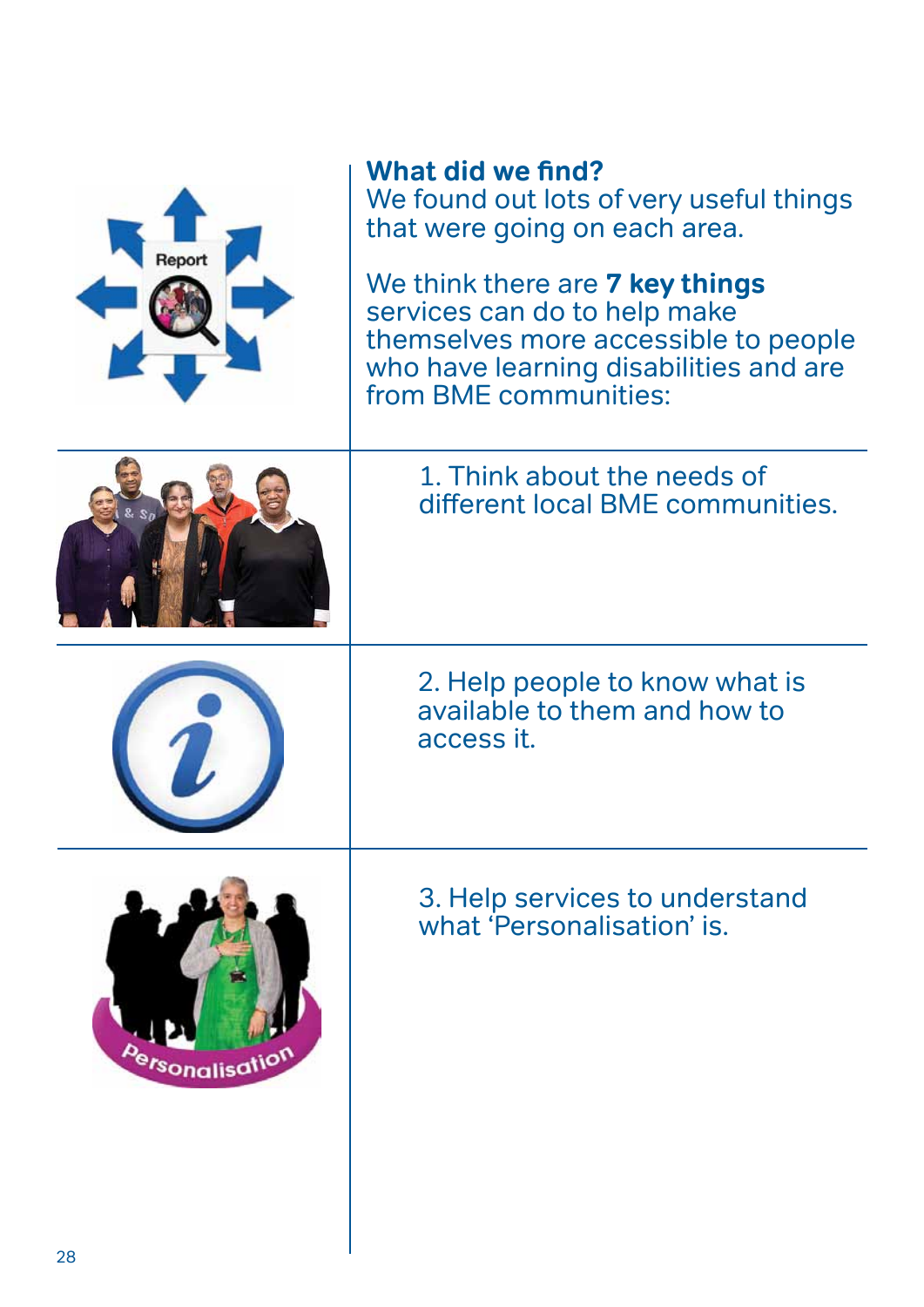| Community Life                                                                                                                                                                                                                                                                                                                                                                                                                                                                                                   | 4. Work with local community<br>organisations to think of ways to<br>help local people.                                                                                             |
|------------------------------------------------------------------------------------------------------------------------------------------------------------------------------------------------------------------------------------------------------------------------------------------------------------------------------------------------------------------------------------------------------------------------------------------------------------------------------------------------------------------|-------------------------------------------------------------------------------------------------------------------------------------------------------------------------------------|
|                                                                                                                                                                                                                                                                                                                                                                                                                                                                                                                  | 5. Have good staff working for<br>services.                                                                                                                                         |
|                                                                                                                                                                                                                                                                                                                                                                                                                                                                                                                  | 6. Work together.                                                                                                                                                                   |
| Policy                                                                                                                                                                                                                                                                                                                                                                                                                                                                                                           | 7. Think about how policies from<br>the Government affect people<br>from BME.                                                                                                       |
| <b>Reaching Out</b><br><b>Reaching Out</b><br>eople with learning disabilities<br>to people with learning disabilities<br>their families from Black and<br>and their families from Black and<br>Minority Ethnic Communities<br><b>Minority Ethnic Communities</b><br>dance for Practitioners from Social Care<br>uidance for People with Learning Disabilities<br>nd Health Services in Developing Culturally<br>npetent Practice<br>Families and Practitioners in Developing<br>Cultural Competence in Planning | <b>Further information</b><br>A guide for people who work with<br>families has been published to help<br>them build trust and reach families<br>from BME communities.               |
|                                                                                                                                                                                                                                                                                                                                                                                                                                                                                                                  | A guide and workbook to help people<br>with learning disabilities and their<br>families with planning has also been<br>written.<br>www.learningdisabilities.org.uk/<br>publications |